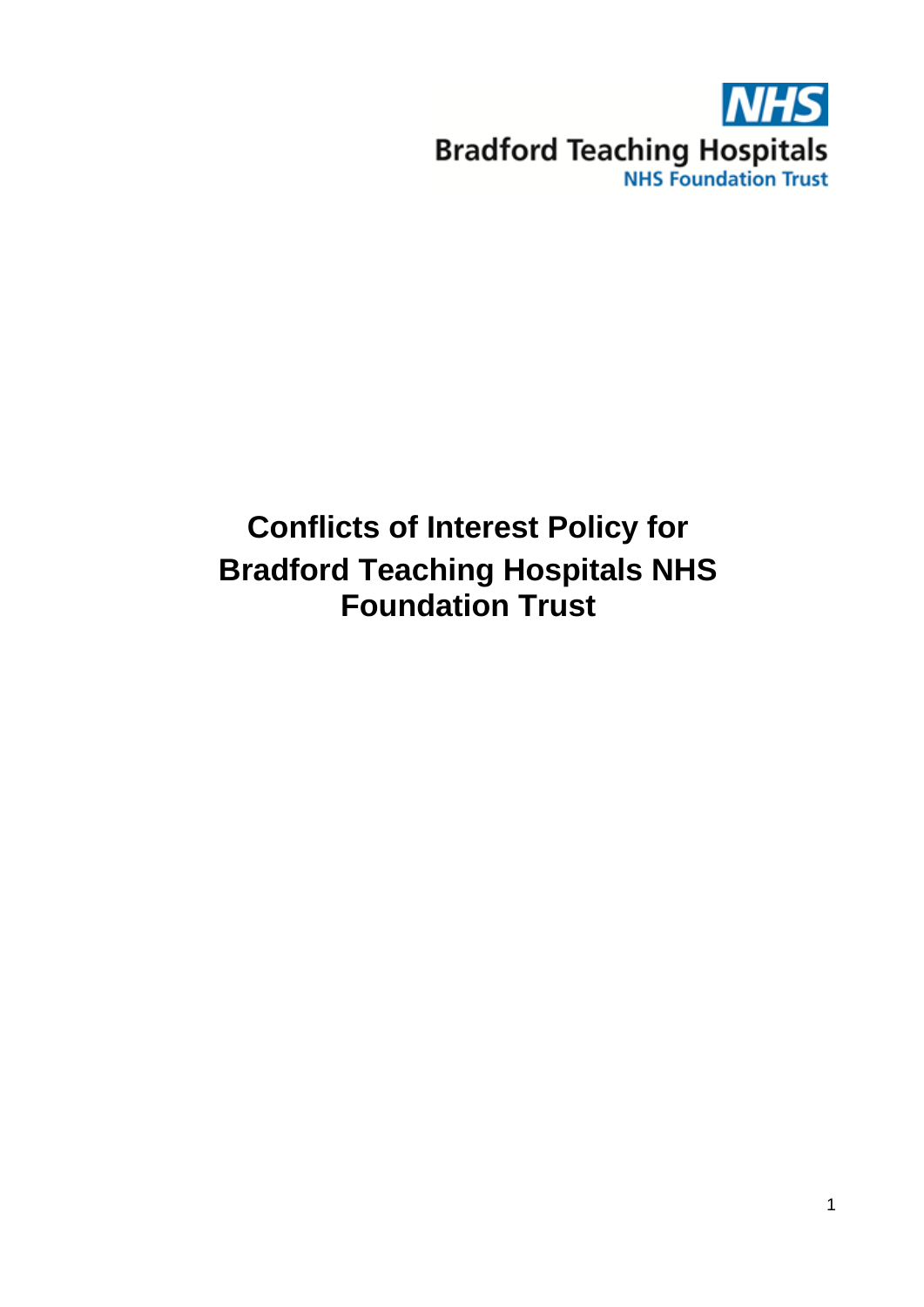## **Document control**

| <b>Policy reference</b>    | CG07                                     |
|----------------------------|------------------------------------------|
| Category                   | Corporate Governance                     |
| <b>Strategic objective</b> | To provide outstanding care for patients |

| Author:                    | Laura Parsons, Associate Director of Corporate Governance/Board |  |  |  |
|----------------------------|-----------------------------------------------------------------|--|--|--|
|                            | Secretary                                                       |  |  |  |
| <b>Version:</b>            | 3.0                                                             |  |  |  |
| <b>Status</b>              | Final                                                           |  |  |  |
| <b>Supersedes:</b>         | Version 2.0 - Conflicts of Interest Policy for BTHFT            |  |  |  |
| <b>Executive Lead:</b>     | John Holden, Director of Strategy and Integration               |  |  |  |
| <b>Approval Committee:</b> | <b>Executive Team</b>                                           |  |  |  |
| <b>Ratified by:</b>        | ETM (subject to final consultation with the LNC & JNCC)         |  |  |  |
| Date ratified:             | 28 March 2022                                                   |  |  |  |
| Date issued:               | April 2022                                                      |  |  |  |
| <b>Review date:</b>        | April 2024                                                      |  |  |  |

| <b>Target audience</b>                      | <b>All Staff</b>                                                                                                                                                                                                                                                                                                                                                                                                                                                                                                                                                                                                                                                                                                                                                                                 |  |  |  |  |
|---------------------------------------------|--------------------------------------------------------------------------------------------------------------------------------------------------------------------------------------------------------------------------------------------------------------------------------------------------------------------------------------------------------------------------------------------------------------------------------------------------------------------------------------------------------------------------------------------------------------------------------------------------------------------------------------------------------------------------------------------------------------------------------------------------------------------------------------------------|--|--|--|--|
| <b>Summary</b>                              | Ensure that BTHFT use NHS money wisely, providing best value for                                                                                                                                                                                                                                                                                                                                                                                                                                                                                                                                                                                                                                                                                                                                 |  |  |  |  |
|                                             | taxpayers and are publicly accountable to patients for the decisionsstaff                                                                                                                                                                                                                                                                                                                                                                                                                                                                                                                                                                                                                                                                                                                        |  |  |  |  |
|                                             | take.                                                                                                                                                                                                                                                                                                                                                                                                                                                                                                                                                                                                                                                                                                                                                                                            |  |  |  |  |
| <b>Changes since last</b><br>revision       | 1)<br>Minor changes to committee names and points of contact<br>2) Change to the decision-maker parameter from band 8d and above<br>to band 8a and above under section 4.4 and 11.<br>3) Updated URL to the MES Declare website under section 1 and 4.<br>4) Revised job title of Director of Governance and Corporate Affairs<br>under section 5.1 and 17 to Associate Director of Corporate<br>Governance/Board Secretary<br>5) Addition of publication of decision makers who do not submit a<br>declaration during the contract year under section 6.2<br>6) Updated URL for ABPI under section 6.3<br>7) Updated URL to Freedom to Speak Up Raising Concerns<br>(Whistleblowing) Policy at section 10.1<br>8) Removed reference to the Conflicts of Interest Working Group at<br>section 11 |  |  |  |  |
|                                             | 9) Changes to the frequency of reporting under section 16.<br>10) Added Appendix A - Flowchart for the receipt of gifts<br>11) Added Appendix B - Flowchart for the receipt of hospitality                                                                                                                                                                                                                                                                                                                                                                                                                                                                                                                                                                                                       |  |  |  |  |
| <b>Monitoring</b><br>arrangements           | Declarations made online are reviewed on a monthly basis.<br>Bi-annual reports are submitted to the Executive Team meeting.<br>Annual reports are submitted to the Audit Committee.                                                                                                                                                                                                                                                                                                                                                                                                                                                                                                                                                                                                              |  |  |  |  |
| <b>Training</b><br>requirements             | The policy will be available on the BTHFT Intranet. All new starters will<br>be informed of the declarations system and the availability of the<br>policy. Global email communications throughout the year will remind<br>staff about their duties.                                                                                                                                                                                                                                                                                                                                                                                                                                                                                                                                              |  |  |  |  |
| <b>Equality Impact</b><br><b>Assessment</b> | This Policy was assessed in April 2022 to determine whether there is a<br>possible impact on any of the nine protected characteristics as defined in<br>the Equality Act 2010. The policy has also been assessed to determine<br>whether it impacts on human rights against the FREDA principles<br>(Fairness, Respect, Equality, Dignity, Autonomy).<br>It has potential impact on the following:                                                                                                                                                                                                                                                                                                                                                                                               |  |  |  |  |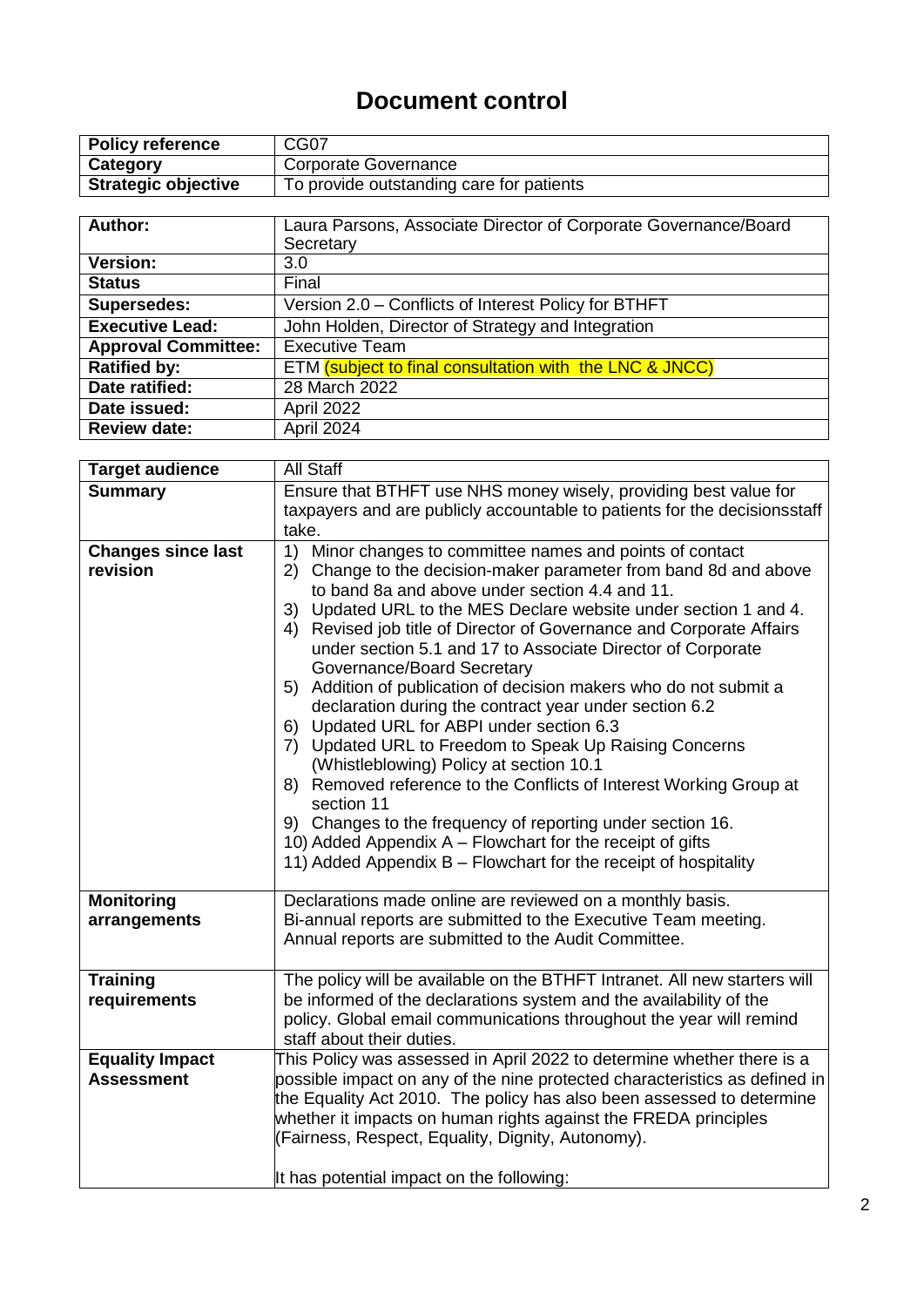| <b>Disability</b> – It is recognised that some staff may requiresupport,<br>have specific needs or be unable to understand or read the text of<br>this policy. In such instances it will be explained on a one-to-one<br>basis by the Department responsible for this policy or, the manager<br>of the member of staff. Any support will be provided in confidence.<br>It is also recognised that the provision of supporting materials and 'easy<br>read' communications throughout the year explaining what staff should<br>and should not do would be of benefit to all staff<br>The policy has been found not to impact on:<br>Race<br>Age<br>Gender - This policy applies equally to women and men<br>Marriage and civil partnership<br><b>Sexual Orientation</b><br>Religion and belief<br>Gender reassignment<br>Maternity/ Pregnancy<br>Other relevant groups |
|-----------------------------------------------------------------------------------------------------------------------------------------------------------------------------------------------------------------------------------------------------------------------------------------------------------------------------------------------------------------------------------------------------------------------------------------------------------------------------------------------------------------------------------------------------------------------------------------------------------------------------------------------------------------------------------------------------------------------------------------------------------------------------------------------------------------------------------------------------------------------|
| An initial Equality Impact Assessment has identified there are no equality<br>implications identified that are not already mitigated and this is not a<br>policy that will work to advance EDI. A full equality impact assessment<br>was not required. This assessment will be reviewed when the policy is<br>next updated or sooner if evidence of further impact emerges.                                                                                                                                                                                                                                                                                                                                                                                                                                                                                           |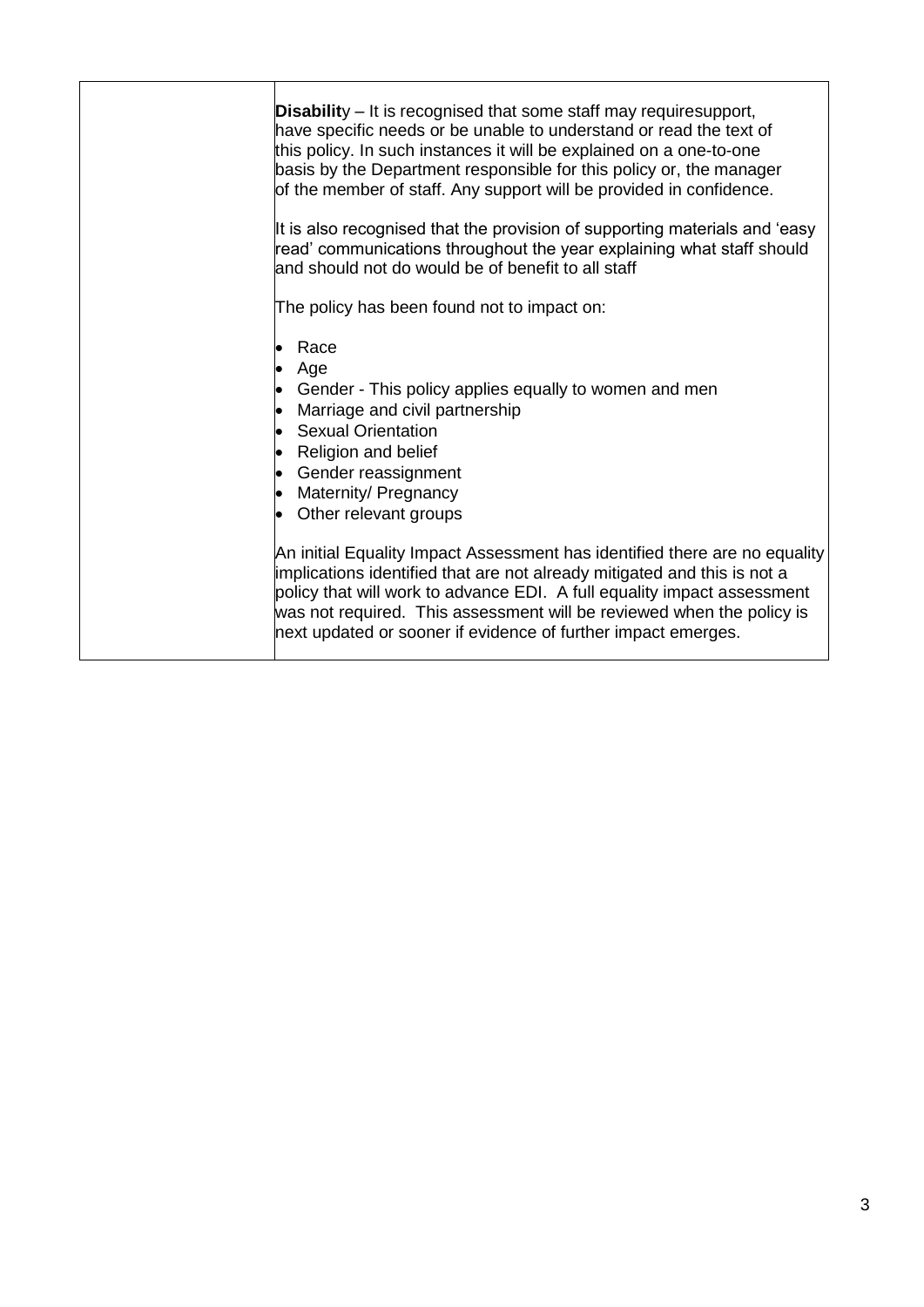### **CONTENTS**

| 1.  |                                                                                              |     |
|-----|----------------------------------------------------------------------------------------------|-----|
| 2.  |                                                                                              |     |
| 3.  |                                                                                              |     |
| 4.  |                                                                                              |     |
|     | 4.1.                                                                                         |     |
|     | 4.2.                                                                                         |     |
|     | 4.3.                                                                                         |     |
|     | 4.4.                                                                                         |     |
| 5.  |                                                                                              |     |
|     | 5.1.                                                                                         |     |
|     | 5.2.                                                                                         |     |
| 6.  |                                                                                              |     |
|     | 6.1.                                                                                         |     |
|     | 6.2.                                                                                         |     |
|     | 6.3.                                                                                         |     |
| 7.  |                                                                                              |     |
| 8.  |                                                                                              |     |
|     | 8.1.                                                                                         |     |
|     | 8.2.                                                                                         |     |
|     | 8.3.                                                                                         |     |
|     | 8.4.                                                                                         |     |
|     | 8.5.                                                                                         |     |
|     | 8.6.                                                                                         |     |
|     | 8.7.                                                                                         |     |
|     | 8.8.                                                                                         |     |
|     | 8.9.                                                                                         |     |
|     | 8.10.<br>8.11.                                                                               |     |
| 9.  |                                                                                              |     |
|     | 9.1.                                                                                         |     |
|     | 9.2.                                                                                         |     |
| 10. |                                                                                              |     |
|     | 10.1.                                                                                        |     |
|     |                                                                                              |     |
|     |                                                                                              |     |
| 11. |                                                                                              |     |
| 12. |                                                                                              |     |
|     |                                                                                              |     |
|     |                                                                                              |     |
|     |                                                                                              |     |
| 13. |                                                                                              |     |
| 14. |                                                                                              |     |
| 15. |                                                                                              |     |
| 16. |                                                                                              |     |
| 17. |                                                                                              |     |
| 18. |                                                                                              |     |
| 19. |                                                                                              |     |
|     |                                                                                              |     |
|     |                                                                                              |     |
|     |                                                                                              |     |
|     |                                                                                              |     |
|     |                                                                                              | .27 |
|     | Appendix F - Guidance for Consultants and Medical Secretaries onprivate secretarial work. 28 |     |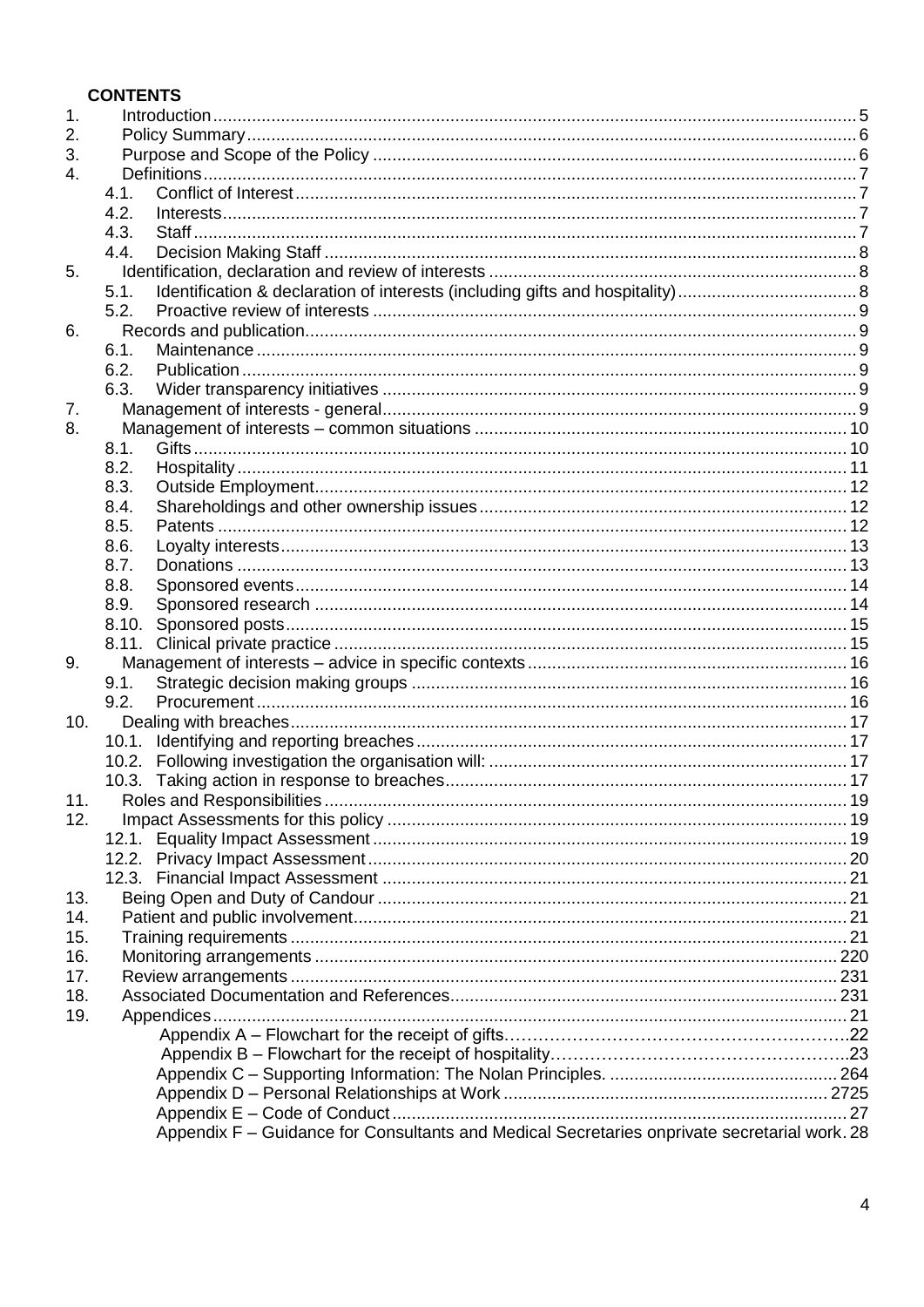### <span id="page-4-0"></span>**1. Introduction**

In 2017 NHS England (NHSE) issued revised guidance on Managing Conflicts of Interest in the NHS applicable to all CCG's, NHS Trusts and NHS Foundation Trusts.

Every year the taxpayer entrusts NHS organisations with over £110 billion to care for millions of people. This money must be spent well and free from undue influence. The public rightly expect the highest standards of behaviour in the NHS and for it to act responsibly as custodians of taxpayer money.

To deliver high quality and innovative care organisations need to work collaboratively with other organisations and wider partners across the system. Partnership working brings many benefits, but also creates the risk of conflicts of interest. Decisions involving the use of NHS funds should never be influenced by outside interests or expectations of private gain, but it is recognised that conflicts of interest are unavoidable in complex systems.

NHS staff should be empowered to use good judgement in managing conflicts of interest effectively, and need to be safeguarded so they can continue to work innovatively with partners whilst also providing transparency to the taxpayer.

This guidance:

- Introduces common principles and rules for managing conflicts of interest;
- Provides simple advice to staff and organisations about what to do in common situations;
- Supports good judgement about how interests should be approached and managed:
- Sets out the issues and rationale behind the policy.

In addition to this guidance further information is available on the NHSE website at:

https:/[/www.england.nhs.uk/ourwork/coi/](http://www.england.nhs.uk/ourwork/coi/)

At BTHFT all conflicts of interest are declared through the online BTHFT My Declarations system:

<https://bthft.mydeclarations.co.uk/home>

Information on using and accessing this system is available through the staff intranet pages.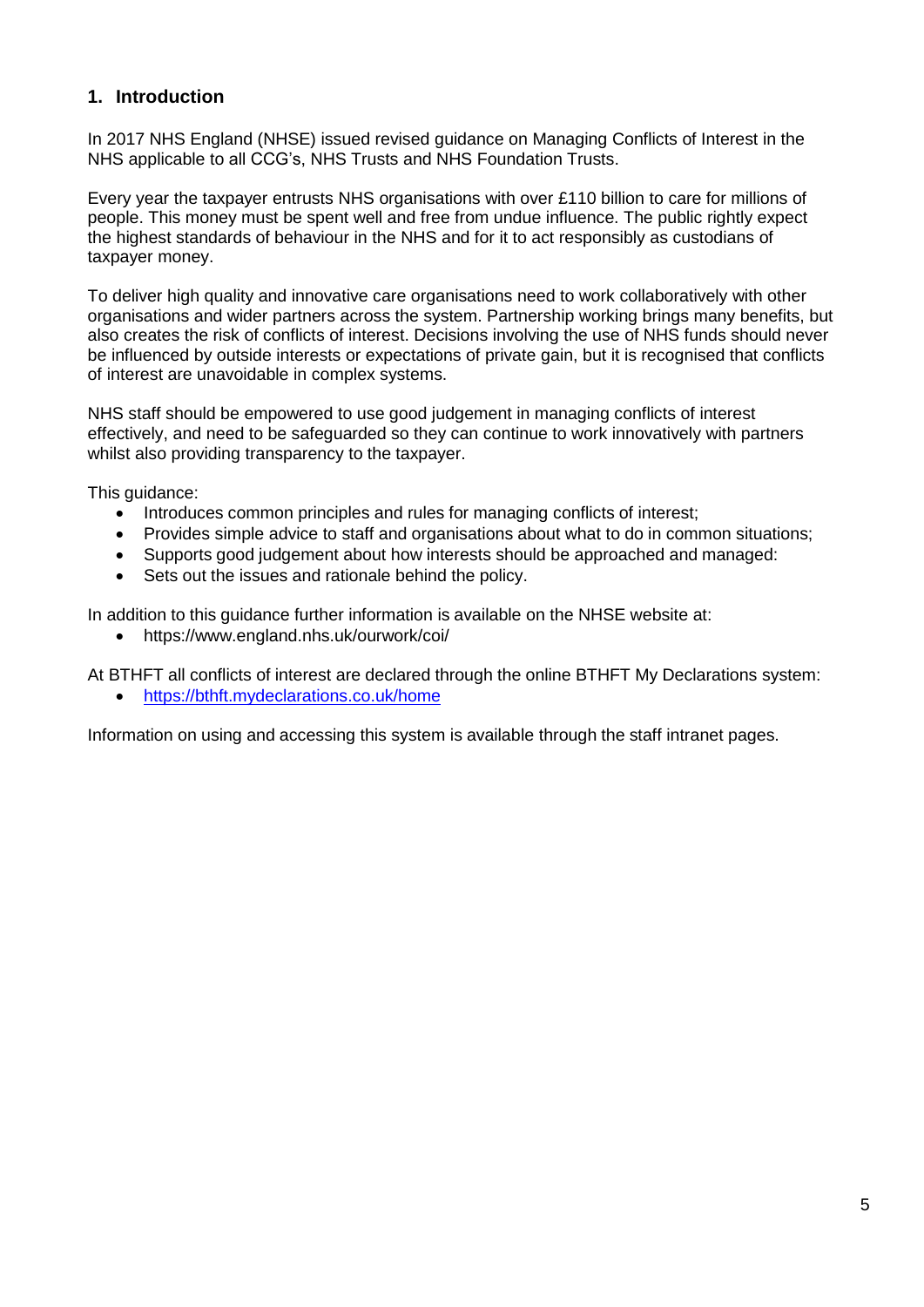### <span id="page-5-0"></span>**2. Policy Summary**

Adhering to this policy will help to ensure that we use NHS money wisely, providing best value for taxpayers and accountability to our patients for the decisions we take.

| As a member of staff you should                                                                                                                                                                                                                                                                                                                                                                                                                                                                                                                                                                                                                                                                                                                                                                               | As an organisation we will                                                                                                                                                                                                                                                                                                                                                                                                                                                                                                                                                                                                                                                                                                         |  |  |
|---------------------------------------------------------------------------------------------------------------------------------------------------------------------------------------------------------------------------------------------------------------------------------------------------------------------------------------------------------------------------------------------------------------------------------------------------------------------------------------------------------------------------------------------------------------------------------------------------------------------------------------------------------------------------------------------------------------------------------------------------------------------------------------------------------------|------------------------------------------------------------------------------------------------------------------------------------------------------------------------------------------------------------------------------------------------------------------------------------------------------------------------------------------------------------------------------------------------------------------------------------------------------------------------------------------------------------------------------------------------------------------------------------------------------------------------------------------------------------------------------------------------------------------------------------|--|--|
| Familiarise yourself with this policy and<br>follow it. Refer to the guidance for the<br>rationale behind this policy:<br>https://www.england.nhs.uk/ourwork/coi/<br>Use your common sense and judgement<br>to consider whether the interests you<br>have could affect the way taxpayers'<br>money is spent.<br>Regularly consider what interests you<br>have and declare these as they arise. If<br>in doubt, declare.<br>NOT misuse your position to further your<br>own interests or those close to you.<br>NOT be influenced, or give the<br>impression that you have been<br>influenced by outside interests.<br>NOT allow outside interests you have to<br>$\bullet$<br>inappropriately affect the decisions you<br>make when using taxpayers' money.<br>Act in accord with the NHS Code of<br>Conduct. | Ensure that this policy and supporting<br>processes are clear and help staff<br>understand what they need to do.<br>Identify a team or individual with<br>responsibility for:<br>Keeping this policy under review to<br>$\circ$<br>ensure they are in line with the<br>guidance.<br>Providing advice, training and<br>$\circ$<br>support for staff on how interests<br>should be managed.<br>Maintaining a register(s) of interests.<br>$\circ$<br>Auditing this policy and its<br>$\circ$<br>associated processes and<br>procedures at least once every three<br>years.<br>NOT avoid managing conflicts of<br>interest.<br>NOT interpret this policy in a way which<br>stifles collaboration and innovation with<br>our partners. |  |  |

### <span id="page-5-1"></span>**3. Purpose and Scope of the Policy**

This policy will help our staff manage conflicts of interest risks effectively. It:

- Introduces consistent principles and rules
- Provides simple advice about what to do in common situations.
- Supports good judgement about how to approach and manage interests

This policy should be considered alongside these other organisational policies:

- Foundation Trust's Freedom to Speak Up Raising Concerns (Whistleblowing) policy, Foundation Trust's Policy on Anti-Fraud, Bribery and Corruption
- Foundation Trust's Incident Reporting and Investigation Policy
- Foundation Trust's Disciplinary Policy and Procedure
- Disciplinary, Capability, Ill Health and Appeals Policy and Procedure for Doctors and Dentists
- Grievance Policy and Procedure
- Information Governance Policies and Guidelines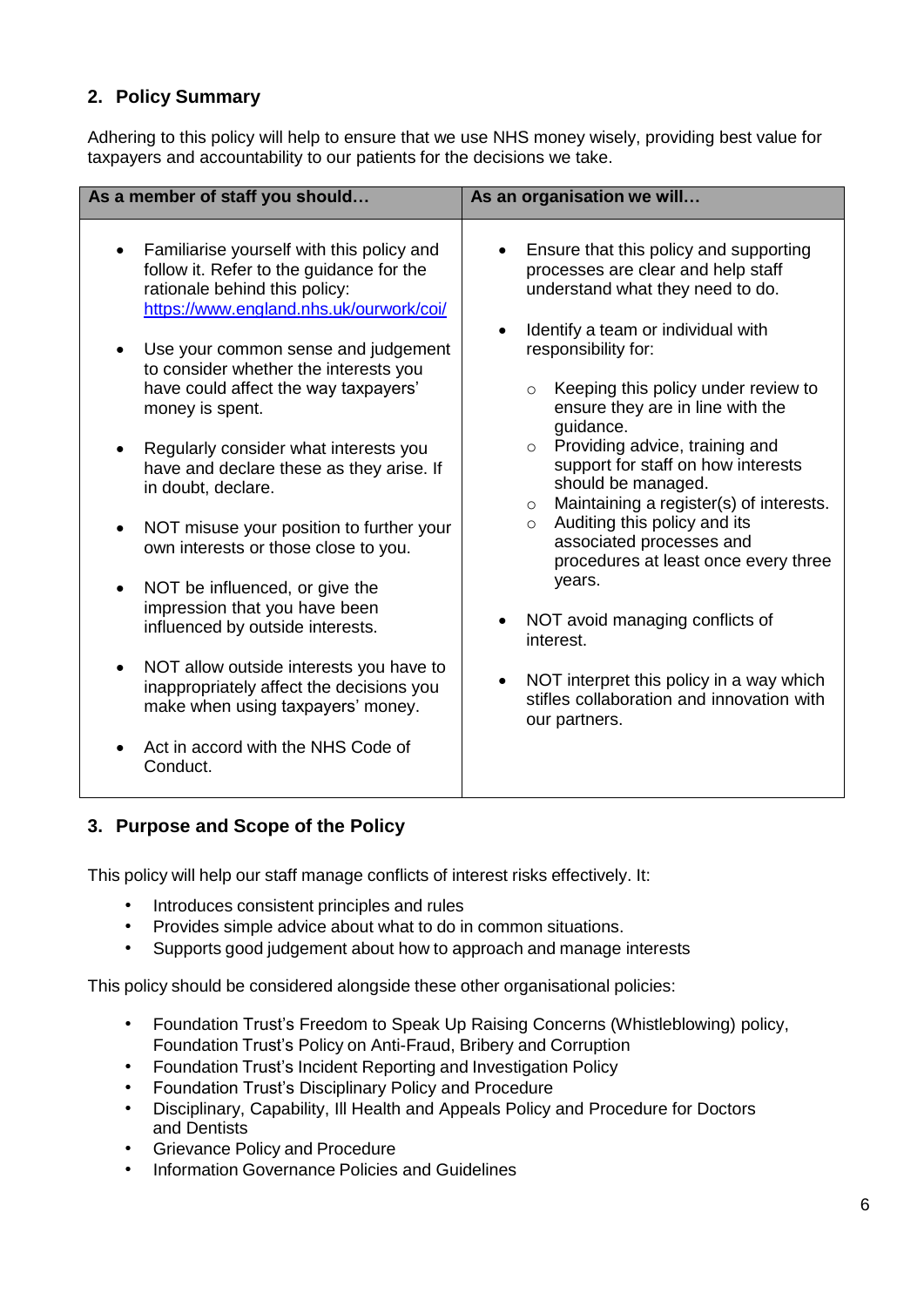• Personal Responsibility Framework

### <span id="page-6-0"></span>**4. Definitions**

### **4.1. Conflict of Interest**

<span id="page-6-1"></span>A 'conflict of interest' is:

"A set of circumstances by which a reasonable person would consider that an individual's ability to apply judgement or act, in the context of delivering commissioning, or assuring taxpayer funded health and care services is, or could be, impaired or influenced by another interest they hold."

A conflict of interest may be:

- **Actual**  there is a material conflict between one or more interests.
- **Potential** there is the possibility of a material conflict between one or more interests in the future.

### **4.2. Interests**

<span id="page-6-2"></span>Staff may hold interests for which they cannot see potential conflict. However, caution is always advisable because others may see it differently and perceived conflicts of interest can be damaging. All interests should be declared where there is a risk of perceived improper conduct. Interests fall into the following categories:

- **Financial interests:** Where an individual may get direct financial benefit from the consequences of a decision they are involved in making.
- **Non-financial professional interests:** Where an individual may obtain a non-financial professional benefit from the consequences of a decision they are involved in making, such as increasing their professional reputation or promoting their professional career.
- **Non-financial personal interests:** Where an individual may benefit personally in ways which are not directly linked to their professional career and do not give rise to a direct financial benefit, because of decisions they are involved in making in their professional career.
- Indirect interests: Where an individual has a close association <sup>1</sup> with another individual who has a financial interest, a non-financial professional interest or a non-financial personal interest and could stand to benefit from a decision they are involved in making.

NHSE have published some frequently asked questions for specific staff groups (clinical, medical and mangers) on the issues posed and how the guidance applies to them, available at [www.england.nhs.uk/ourwork/coi](http://www.england.nhs.uk/ourwork/coi)

### **4.3. Staff**

<span id="page-6-3"></span>At BTHFT we use the skills of many different people, all of whom are vital to our work. This includes people on differing employment terms. This policy is applicable to all staff, and for the purpose of this policy this is defined as:

- All salaried employees;
- All prospective employees who are part-way through recruitment;

 $^{\rm 1}$  A common sense approach should be applied to the term 'close association'. Such an association may arise, depending on the circumstances, through relationships with close family members and relatives, close friends and associates, and business partners.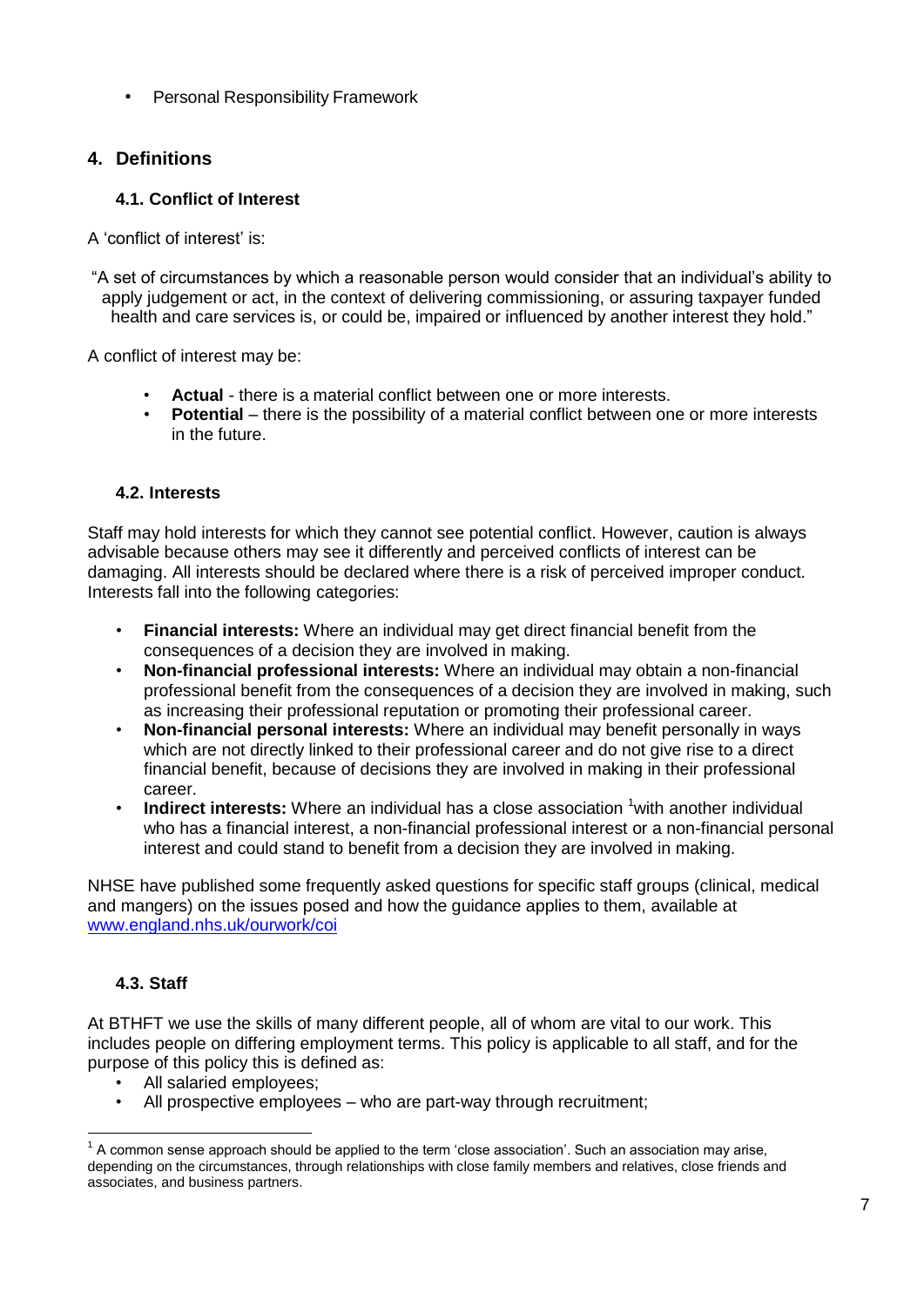- Contractors and sub-contractors;
- Staff in Honorary roles;
- Agency staff; and
- Committee, sub-committee and advisory group members (who may not be directly employed or engaged by the organisation).

### **4.4. Decision Making Staff**

<span id="page-7-0"></span>Some staff are more likely than others to have a decision making influence on the use of taxpayers' money, because of the requirements of their role. For the purposes of this guidance these people are referred to as 'decision making staff.'

Decision making staff in BTHFT are:

- Executive and non-executive directors (or equivalent roles) who have decision making roles which involve the spending of taxpayers' money
- Members of advisory groups which contribute to direct or delegated services
- Those at Agenda for Change band 8a and above
- Administrative and clinical staff that have the power to enter into contracts on behalf of their organisation
- Administrative and clinical staff involved in decision making concerning the commissioning of services, purchasing of goods, medicines, medical devices or equipment, and formulary decisions

### <span id="page-7-1"></span>**5. Identification, declaration and review of interests**

### **5.1. Identification & declaration of interests (including gifts and hospitality)**

<span id="page-7-2"></span>All staff should identify and declare material interests at the earliest opportunity (and in any event within 28 days). If staff are in any doubt as to whether an interest is material then they should declare it, so that it can be considered. Declarations should be made:

- On appointment with the organisation.
- When staff move to a new role or their responsibilities change significantly.
- At the beginning of a new project/piece of work.
- As soon as circumstances change and new interests arise (for instance, in a meeting when interests staff hold are relevant to the matters in discussion).

Declarations of interest should be completed online at [https://bthft.mydeclarations.co.uk/home.](https://bthft.mydeclarations.co.uk/home) Log in details will be emailed to staff.

Queries on the policy should be raised with your Line Manager in the first instance.

Queries on accessing the online system should be raised with the corporate governance team Conflictof.interest@bthft.nhs.uk

After expiry, an interest will remain on register(s) for a minimum of 6 months and a private record of historic interests will be retained for a minimum of 6 years.

The Associate Director of Corporate Governance/Board Secretary has responsibility for implementing theguidance.

The appropriate Executive Director, depending on the query, will give advice on materiality of the interest.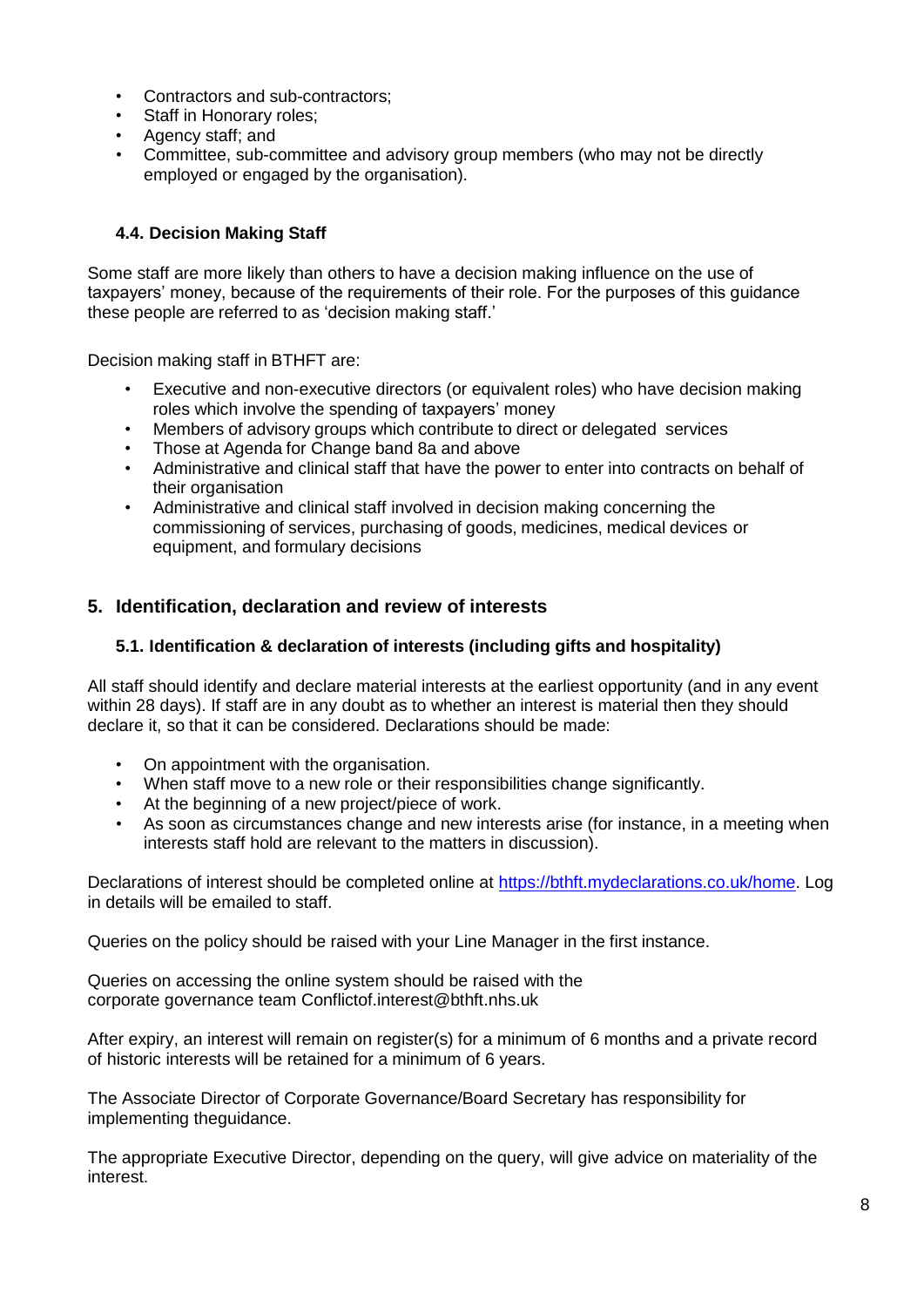### **5.2. Proactive review of interests**

<span id="page-8-0"></span>We will prompt decision making staff annually to review declarations they have made and, as appropriate, update them or make a nil return. Decision making staff will be required to provide evidence that they have reviewed and updated their declarations at their annual appraisal.

### <span id="page-8-1"></span>**6. Records and publication**

#### **6.1. Maintenance**

<span id="page-8-2"></span>The organisation will maintain a single register of interests on the MES Declare system, broken down into the eleven different categories. All declared interests will be stored on the system.

#### **6.2. Publication**

<span id="page-8-3"></span>An up to date register of interests declared by decision making staff will be accessible to the public on the MES Declare website. The organisation will publish the name and position of any decision making staff who has not completed a declaration of interest or submitted a nil return in respect of that contract year, as required by NHSE.

If decision making staff have substantial grounds for believing that publication of their interests should not take place then they should contact the Corporate Governance Team to explain why. In exceptional circumstances, for instance where publication of information might put a member of staff at risk of harm, information may be withheld or redacted onpublic registers. However, this would be the exception and information will not be withheld or redacted merely because of a personal preference.

#### **6.3. Wider transparency initiatives**

<span id="page-8-4"></span>Bradford Teaching Hospitals NHS Foundation Trust fully supports wider transparency initiatives in healthcare, and we encourage staff to engage actively with these.

Relevant staff are strongly encouraged to give their consent for payments they receive from the pharmaceutical industry to be disclosed as part of the Association of British Pharmaceutical Industry (ABPI) Disclosure UK initiative. These "transfers of value" include payments relating to:

- Speaking at and chairing meetings
- Training services
- Advisory board meetings
- Fees and expenses paid to healthcare professionals
- Sponsorship of attendance at meetings, which includes registration fees and the costs of accommodation and travel, both inside and outside the UK
- Donations, grants and benefits in kind provided to healthcare organisations

Further information about the scheme can be found on the ABPI website: <https://www.abpi.org.uk/reputation/disclosure-uk/>

### <span id="page-8-5"></span>**7. Management of interests - general**

If an interest is declared but there is no risk of a conflict arising then no action is warranted. However, if a material interest is declared then the general management actions that could be applied include: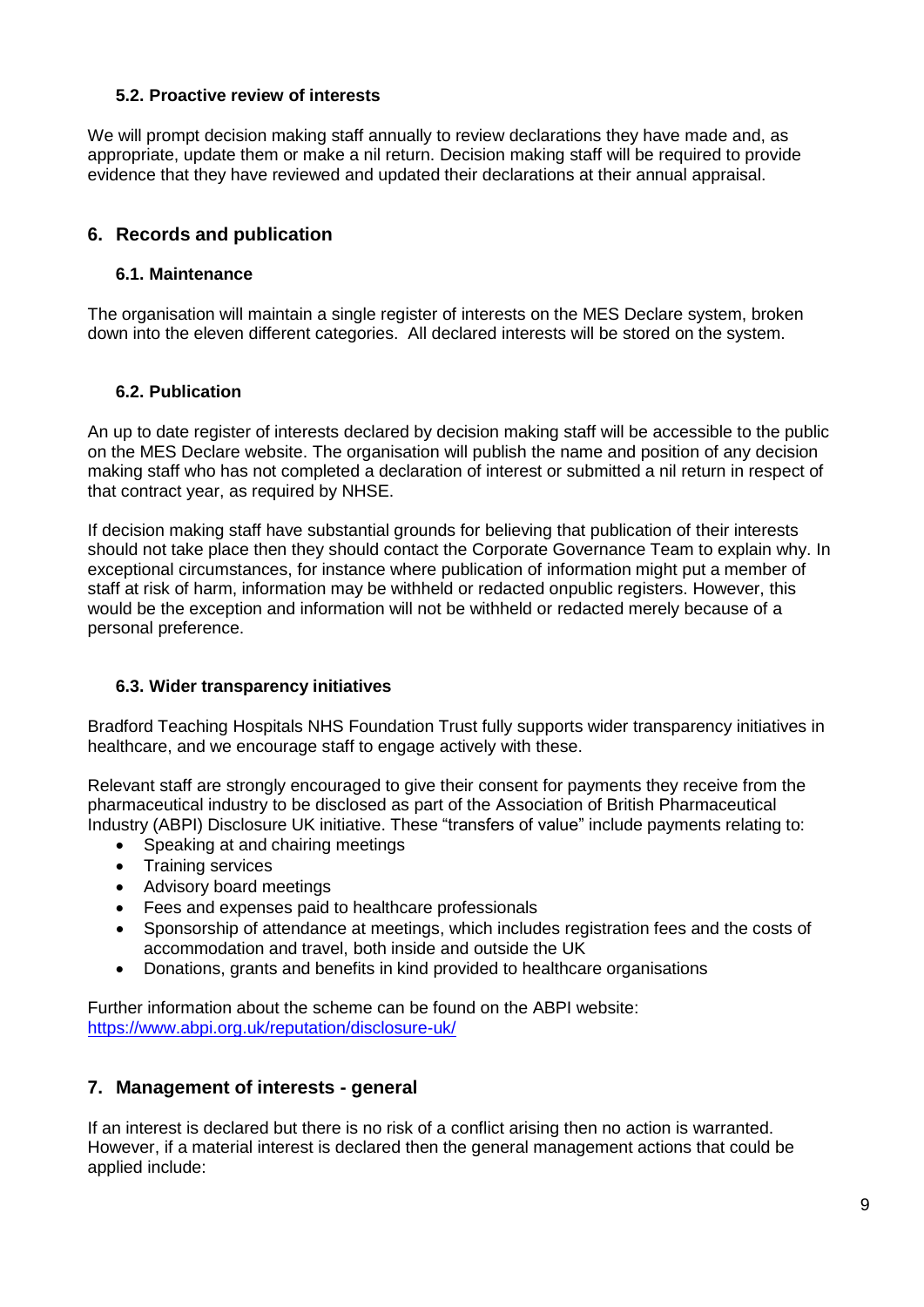- restricting staff involvement in associated discussions and excluding them from decision making
- removing staff from the whole decision making process
- removing staff responsibility for an entire area of work
- removing staff from their role altogether if they are unable to operate effectively in it because the conflict is so significant

Each case will be different and context-specific, and Bradford Teaching Hospitals NHS Foundation Trust will always clarify the circumstances and issues with the individuals involved. Staff should maintain a written audit trail of information considered and actions taken.

Staff who declare material interests should make their line manager or the person(s) they are working to aware of their existence.

### <span id="page-9-0"></span>**8. Management of interests – common situations**

This section sets out the principles and rules to be adopted by all staff in common situations, and what information should be declared.

#### <span id="page-9-1"></span>**8.1. Gifts**

• Staff should not accept gifts that may affect, or be seen to affect, their professional judgement. The rejected gifts should still be registered.

8.1.1. Gifts from suppliers or contractors:

- Gifts from suppliers or contractors doing business (or likely to do business) with the organisation should be declined, whatever their value.
- Low cost branded promotional aids such as pens or post-it notes may, however, be accepted where they are under the value of  $E6<sup>2</sup>$  in total, and need not be declared.
	- 8.1.2. Gifts from other sources (e.g. patients, families, service users):
- Gifts of cash and vouchers to individuals should always be declined.
- Staff should not ask for any gifts.
- Gifts valued at over £50 should be politely but firmly declined. Where this is not possible, staff should discuss this with their line manager, and declare the gift.
- Gifts accepted under a value of £50 do not need to be declared.
- A common sense approach should be applied to the valuing of gifts (using an actual amount, if known, or an estimate that a reasonable person would make as to its value).
- Multiple gifts from the same source over a 12 month period should be treated in the same way as single gifts over £50 where the cumulative value exceeds £50.

#### 8.1.3. What should be declared

- Staff name and their role with the organisation.
- A description of the nature and value of the gift, including its source.
- Date of receipt.
- Any other relevant information (e.g. circumstances surrounding the gift, action taken to mitigate against a conflict, details of any approvals given to depart from the terms of this policy).

See Appendix A for the flowchart for the receipt of gifts.

 $^{2}$  The £6 value has been selected with reference to existing industry guidance issued by the ABPI: <http://www.pmcpa.org.uk/thecode/Pages/default.aspx>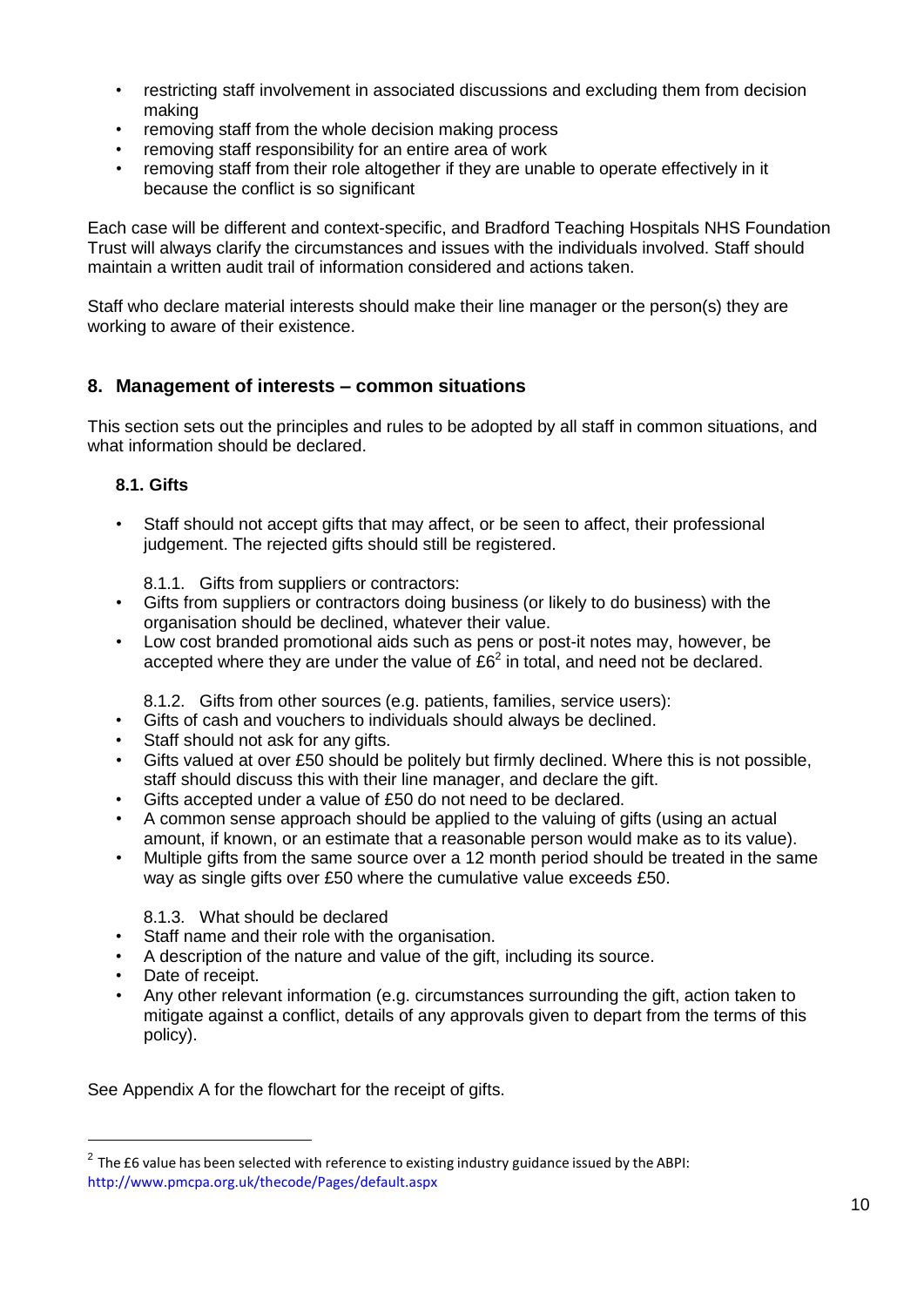### <span id="page-10-0"></span>**8.2. Hospitality**

- Staff should not ask for or accept hospitality that may affect, or be seen to affect, their professional judgement.
- Hospitality must only be accepted when there is a legitimate business reason and it is proportionate to the nature and purpose of the event.
- Particular caution should be exercised when hospitality is offered by actual or potential suppliers or contractors. This can be accepted, and must be declared, if modest and reasonable. Senior approval must be obtained.

#### 8.2.1. Meals and refreshments:

- Under a value of £25 may be accepted and need not be declared.
- Of a value between £25 and £75 may be accepted and must be declared.
- Over a value of £75 should be refused unless (in exceptional circumstances) senior approval is given. A clear reason should be recorded on the organisation's register(s) of interest as to why it was permissible to accept.
- A common sense approach should be applied to the valuing of meals and refreshments (using an actual amount, if known, or a reasonable estimate).

#### 8.2.2. Travel and accommodation:

- Modest offers to pay some or all of the travel and accommodation costs related to attendance at events may be accepted and must be declared.
- Offers which go beyond modest, or are of a type that the organisation itself might not usually offer, need approval by senior staff, should only be accepted in exceptional circumstances, and must be declared. A clear reason should be recorded on the organisation's register(s) of interest as to why it was permissible to accept travel and accommodation of this type. A non- exhaustive list of examples includes:
	- $\circ$  offers of business class or first class travel and accommodation (including domestic travel)
	- o offers of foreign travel and accommodation.
	- o provision of hospitality

The provision of hospitality by the Foundation Trust to representatives of other organisations should not be excessive and should be appropriate to the circumstances. Any hospitality should normally be provided on site at the Foundation Trust and must be recorded.

Provision of hospitality off site or by the Foundation Trust to employees of the Trust must be recorded (except in the case of working lunches, training courses etc., which do not need to be recorded) and may only be authorised by a Divisional General Manager, Director or Divisional Clinical Director with the approval of the Chief Executive or Finance Director.

Should a member of staff be unsure whether the provision of hospitality is appropriate, advice should be sought from their Line Manager.

#### 8.2.3. What should be declared

- Staff name and their role with the organisation.
- The nature and value of the hospitality including the circumstances.
- Date of receipt.
- Any other relevant information (e.g. action taken to mitigate against a conflict, details of any approvals given to depart from the terms of this policy).

See Appendix B for the flowchart for the receipt of hospitality.

 $^3$  The £75 value has been selected with reference to existing industry guidance issued by the ABPI <http://www.pmcpa.org.uk/thecode/Pages/default.aspx>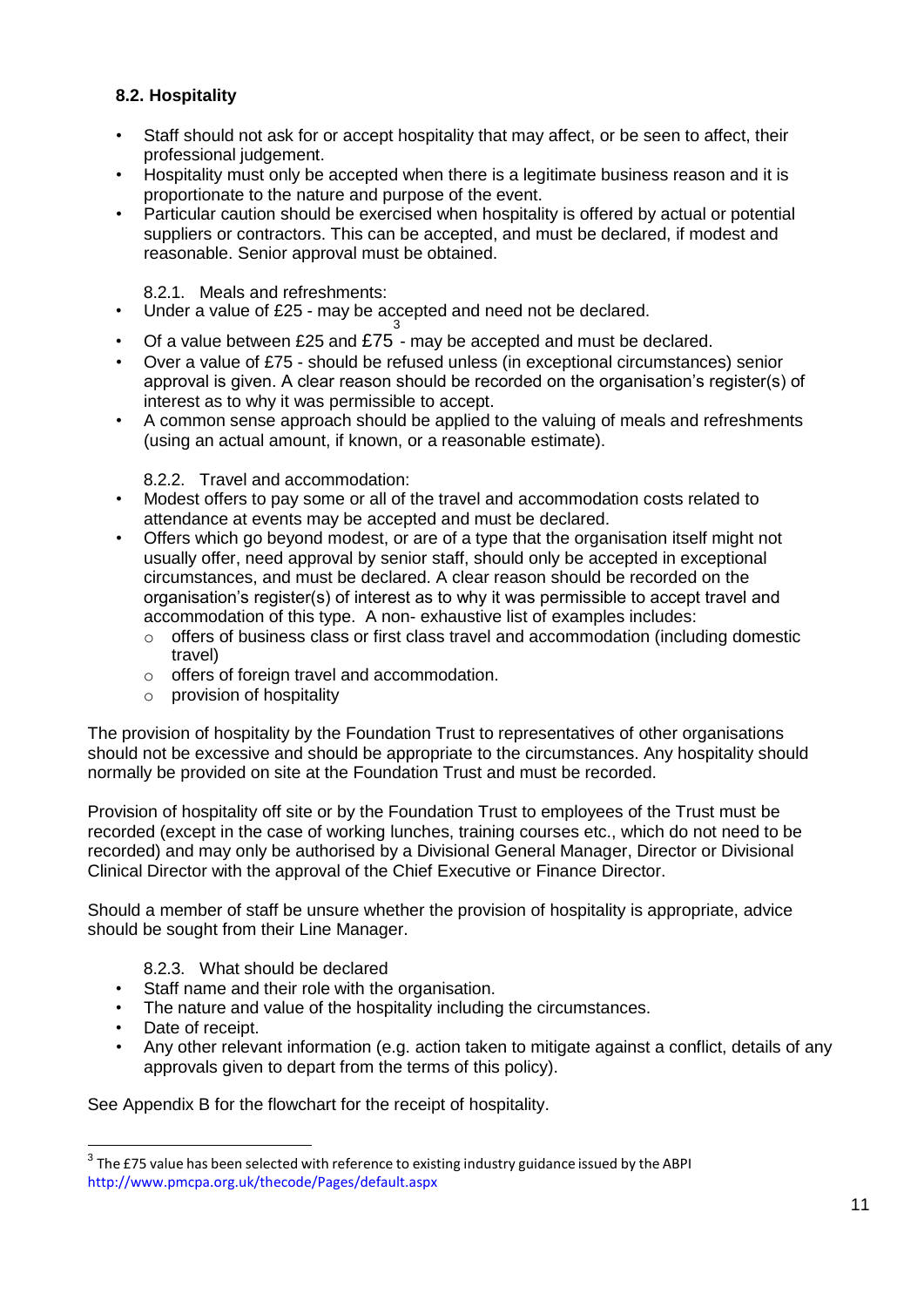### <span id="page-11-0"></span>**8.3. Outside Employment**

- Staff should declare any existing outside employment on appointment and any new outside employment when it arises.
- Where a risk of conflict of interest arises, the general management actions outlined in this policy should be considered and applied to mitigate risks.
- Where contracts of employment or terms and conditions of engagement permit, staff may be required to seek prior approval from the organisation to engage in outside employment.

The organisation may also have legitimate reasons within employment law for knowing about outside employment of staff, even when this does not give rise to risk of a conflict. Examples include where this may raise health and safety concerns, for example overtiredness due to excessive hours of work.

Consultants (and Associate Specialists) employed under the Terms and Conditions of Service of Hospitals Medical and Dental Staff are permitted to carry out private practice subject to the conditions outlined in the handbook "A Guide to the Management of Private Practice in the NHS". (See also PM(79)11). Consultant staff within the Foundation Trusts will be subject to the terms applying to private practice in their contracts and to Schedule 9 of their terms and conditions of service.

Hospital doctors and dentists in training should not undertake internal or external locum work outside their contracts where such work would result in them exceeding the maximum hours of work permissible.

8.3.1. What should be declared

- Staff name and their role with the organisation.
- The nature of the outside employment (e.g. who it is with, a description of duties, time commitment).
- Relevant dates.
- Other relevant information (e.g. action taken to mitigate against a conflict, details of any approvals given to depart from the terms of this policy).

#### <span id="page-11-1"></span>**8.4. Shareholdings and other ownership issues**

- Staff should declare, as a minimum, any shareholdings and other ownership interests in any publicly listed, private or not-for-profit company, business, partnership or consultancy which is doing, or might be reasonably expected to do, business with the organisation.
- Where shareholdings or other ownership interests are declared and give rise to risk of conflicts of interest then the general management actions outlined in this policy should be considered and applied to mitigate risks.
- There is no need to declare shares or securities held in collective investment or pension funds or units of authorised unit trusts.

8.4.1. What should be declared

- Staff name and their role with the organisation.
- Nature of the shareholdings/other ownership interest.
- Relevant dates.
- Other relevant information (e.g. action taken to mitigate against a conflict, details of any approvals given to depart from the terms of this policy).

#### <span id="page-11-2"></span>**8.5. Patents**

• Staff should declare patents and other intellectual property rights they hold (either individually, or by virtue of their association with a commercial or other organisation),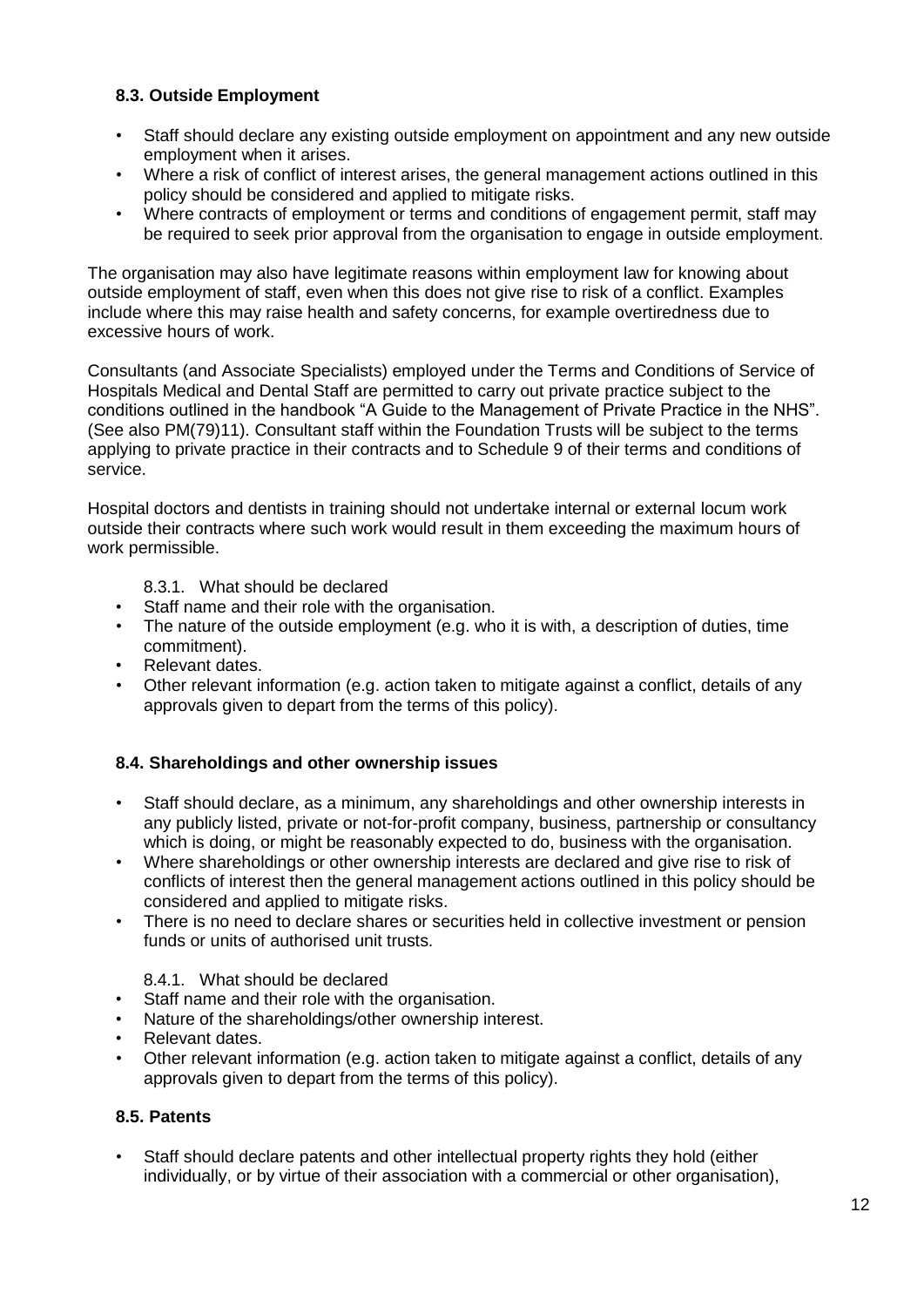including where applications to protect have started or are ongoing, which are, or might be reasonably expected to be, related to items to be procured or used by the organisation.

- Staff should seek prior permission from the organisation before entering into any agreement with bodies regarding product development, research, work on pathways etc., where this impacts on the organisation's own time, or uses its equipment, resources or intellectual property.
- Where holding of patents and other intellectual property rights give rise to a conflict of interest then the general management actions outlined in this policy should be considered and applied to mitigate risks.

8.5.1. What should be declared

- Staff name and their role with the organisation.
- A description of the patent.
- Relevant dates.
- Other relevant information (e.g. action taken to mitigate against a conflict, details of any approvals given to depart from the terms of this policy)

### **8.6. Loyalty interests**

<span id="page-12-0"></span>Loyalty interests should be declared by staff involved in decision making where they:

- Hold a position of authority in another NHS organisation or commercial, charity, voluntary, professional, statutory or other body which could be seen to influence decisions they take in their NHS role.
- Sit on advisory groups or other paid or unpaid decision making forums that can influence how an organisation spends taxpayers' money.
- Are, or could be, involved in the recruitment or management of close family members and relatives, close friends and associates, and business partners.
- Are aware that their organisation does business with an organisation in which close family members and relatives, close friends and associates, and business partners have decision making responsibilities.

8.6.1. What should be declared

- Staff name and their role with the organisation.
- Nature of the loyalty interest.
- Relevant dates.
- Other relevant information (e.g. action taken to mitigate against a conflict, details of any approvals given to depart from the terms of this policy).

### <span id="page-12-1"></span>**8.7. Donations**

- Donations made by suppliers or bodies seeking to do business with the organisation should be treated with caution and not routinely accepted. In exceptional circumstances they may be accepted but should always be declared. A clear reason should be recorded as to why it was deemed acceptable, alongside the actual or estimated value.
- Staff should not actively solicit charitable donations unless this is a prescribed or expected part of their duties for the organisation, or is being pursued on behalf of the organisation's own registered charity or other charitable body and is not for their own personal gain.
- Staff must obtain permission from the organisation if in their professional role they intend to undertake fundraising activities on behalf of a pre-approved charitable campaign for a charity other than the organisation's own.
- Donations, when received, should be made to a specific charitable fund (never to an individual) and a receipt should be issued.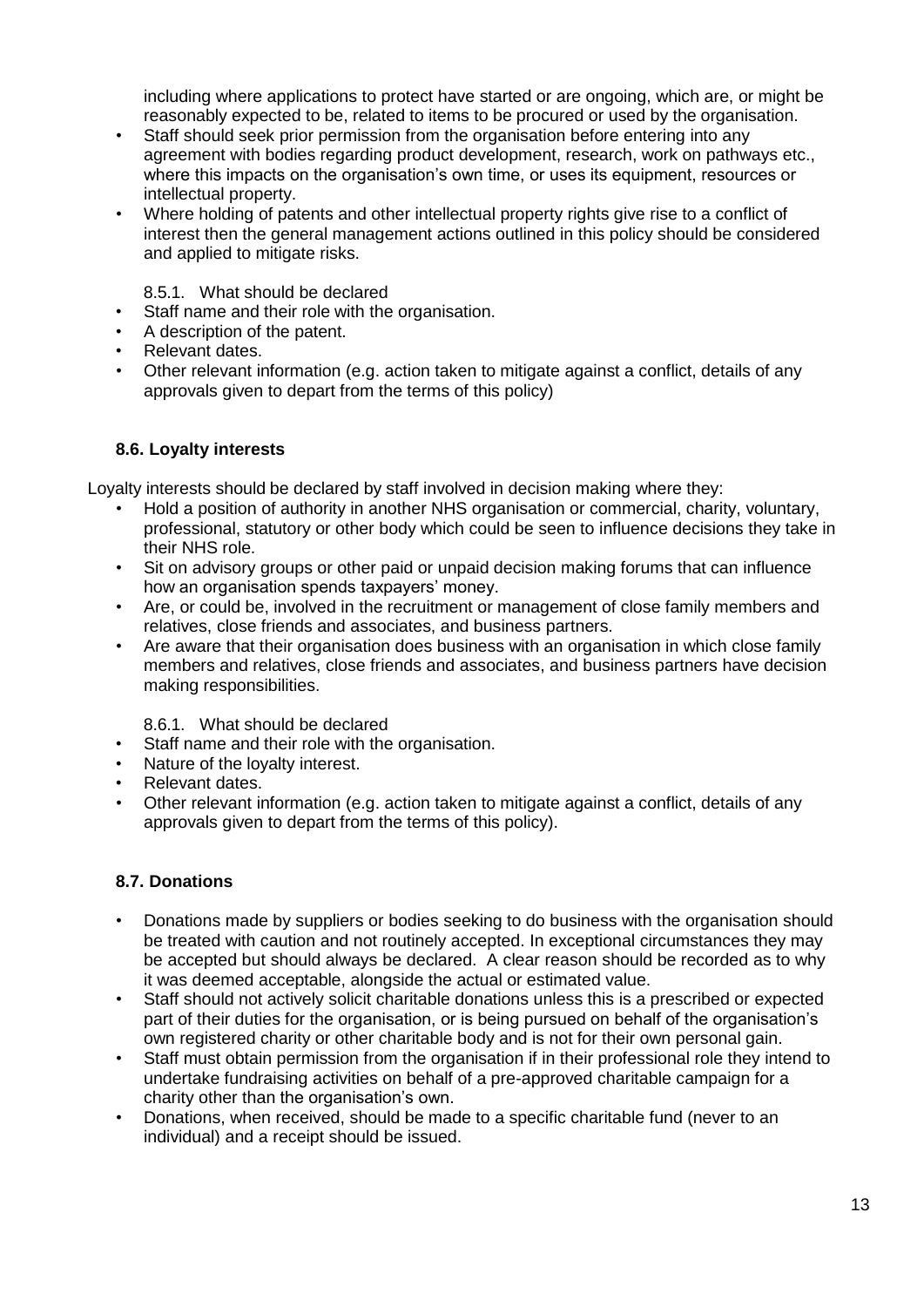• Staff wishing to make a donation to a charitable fund in lieu of receiving a professional fee may do so, subject to ensuring that they take personal responsibility for ensuring that any tax liabilities related to such donations are properly discharged and accounted for.

### 8.7.1. What should be declared

• The organisation will maintain records in line with the above principles and rules and relevant obligations under charity law.

### <span id="page-13-0"></span>**8.8. Sponsored events**

- Sponsorship of events by appropriate external bodies will only be approved if a reasonable person would conclude that the event will result in clear benefit the organisations and the NHS.
- During dealings with sponsors there must be no breach of patient or individual confidentiality or data protection rules and legislation.
- No information should be supplied to the sponsor from whom they could gain a commercial advantage, and information which is not in the public domain should not normally be supplied.
- At the organisation's discretion, sponsors or their representatives may attend or take part in the event but they should not have a dominant influence over the content or the main purpose of the event.
- The involvement of a sponsor in an event should always be clearly identified.
- Staff within the organisation involved in securing sponsorship of events should make it clear that sponsorship does not equate to endorsement of a company or its products and this should be made visibly clear on any promotional or other materials relating to the event.
- Staff arranging sponsored events must declare this to the organisation.

#### 8.8.1. What should be declared

• The organisation will maintain records regarding sponsored events in line with the above principles and rules.

### <span id="page-13-1"></span>**8.9. Sponsored research**

- Funding sources for research purposes must be transparent.
- Any proposed research must go through the relevant NHS approval process and comply with the Research Governance framework.
- There must be a written protocol and written contract between staff, the organisation, and/or institutes at which the study will take place and the sponsoring organisation, which specifies the nature of the services to be provided and the payment for those services.
- The study must not constitute an inducement to prescribe, supply, administer, recommend, buy or sell any medicine, medical device, equipment or service.
- Staff should declare involvement with sponsored research to the organisation.

#### 8.9.1. What should be declared

- The organisation will retain written records of sponsorship of research, in line with the above principles and rules.
- Staff should declare:
- Their name and their role with the organisation.
- Nature of their involvement in the sponsored research.
- Relevant dates.
- Other relevant information (e.g. what, if any, benefit the sponsor derives from the sponsorship, action taken to mitigate against a conflict, details of any approvals given to depart from the terms of this policy).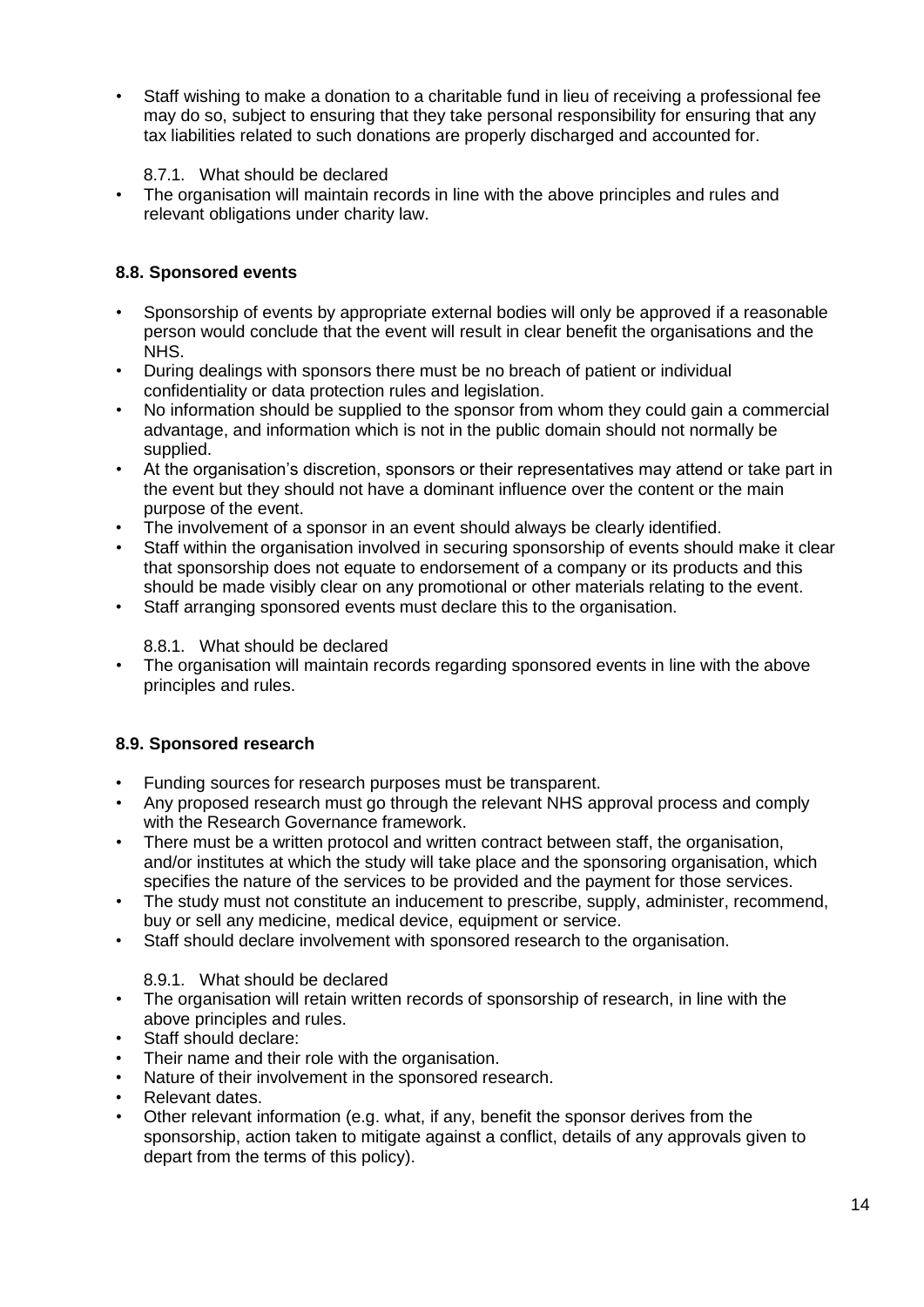### <span id="page-14-0"></span>**8.10. Sponsored posts**

- External sponsorship of a post requires prior approval from the organisation.
- Rolling sponsorship of posts should be avoided unless appropriate checkpoints are put in place to review and withdraw if appropriate.
- Sponsorship of a post should only happen where there is written confirmation that the arrangements will have no effect on purchasing decisions or prescribing and dispensing habits. This should be audited for the duration of the sponsorship. Written agreements should detail the circumstances under which organisations have the ability to exit sponsorship arrangements if conflicts of interest which cannot be managed arise.
- Sponsored post holders must not promote or favour the sponsor's products, and information about alternative products and suppliers should be provided.
- Sponsors should not have any undue influence over the duties of the post or have any preferential access to services, materials or intellectual property relating to or developed in connection with the sponsored posts.

8.10.1. What should be declared

- The organisation will retain written records of sponsorship of posts, in line with the above principles and rules.
- Staff should declare any other interests arising as a result of their association with the sponsor, in line with the content in the rest of this policy.

### **8.11. Clinical private practice**

<span id="page-14-1"></span>Clinical staff should declare all private practice on appointment, and/or any new private practice 4

when it arises including:

- Where they practise (name of private facility).
- What they practise (specialty, major procedures).
- When they practise (identified sessions/time commitment). If no regular session(s) then the average weekly time commitment.

Clinical staff should (unless existing contractual provisions require otherwise or unless emergency treatment for private patients is needed):

- Seek prior approval of their organisation before taking up private practice.<br>• Fosure that where there would otherwise be a conflict or potential conflict
- Ensure that, where there would otherwise be a conflict or potential conflict of interest, NHS 5 commitments take precedence over private work.
- Not accept direct or indirect financial incentives from private providers other than those allowed by Competition and Markets Authority guidelines: [https://assets.publishing.service.gov.uk/media/542c1543e5274a1314000c56/Non-](https://assets.publishing.service.gov.uk/media/542c1543e5274a1314000c56/Non-Divestment_Order_amended.pdf)[Divestment\\_Order\\_amended.pdf](https://assets.publishing.service.gov.uk/media/542c1543e5274a1314000c56/Non-Divestment_Order_amended.pdf)

Hospital Consultants should not initiate discussions about providing their Private Professional Services for NHS patients, nor should they ask other staff to initiate such discussions on their behalf.

 $^4$  Hospital Consultants are already required to provide their employer with this information by virtue of Para.3 Sch. 9 of the Terms and Conditions – Consultants(England) 2003: [https://www.bma.org.uk/-](https://www.bma.org.uk/-/media/files/pdfs/practical%20advice%20at%20work/contracts/consultanttermsandconditions.pdf) /media/files/pdfs/practical adviceat [work/contracts/consultanttermsandconditions.pdf](https://www.bma.org.uk/-/media/files/pdfs/practical%20advice%20at%20work/contracts/consultanttermsandconditions.pdf)

 $^5$  These provisions already apply to Hospital Consultants by virtue of Paras.5 and 20, Sch. 9 of the Terms and Conditions – Consultants (England) 2003[: https://www.bma.org.uk/-/media/files/pdfs/practical](https://www.bma.org.uk/-/media/files/pdfs/practical%20advice%20at%20work/contracts/consultanttermsandconditions.pdf) [adviceat](https://www.bma.org.uk/-/media/files/pdfs/practical%20advice%20at%20work/contracts/consultanttermsandconditions.pdf) [work/contracts/consultanttermsandconditions.pdf\)](https://www.bma.org.uk/-/media/files/pdfs/practical%20advice%20at%20work/contracts/consultanttermsandconditions.pdf)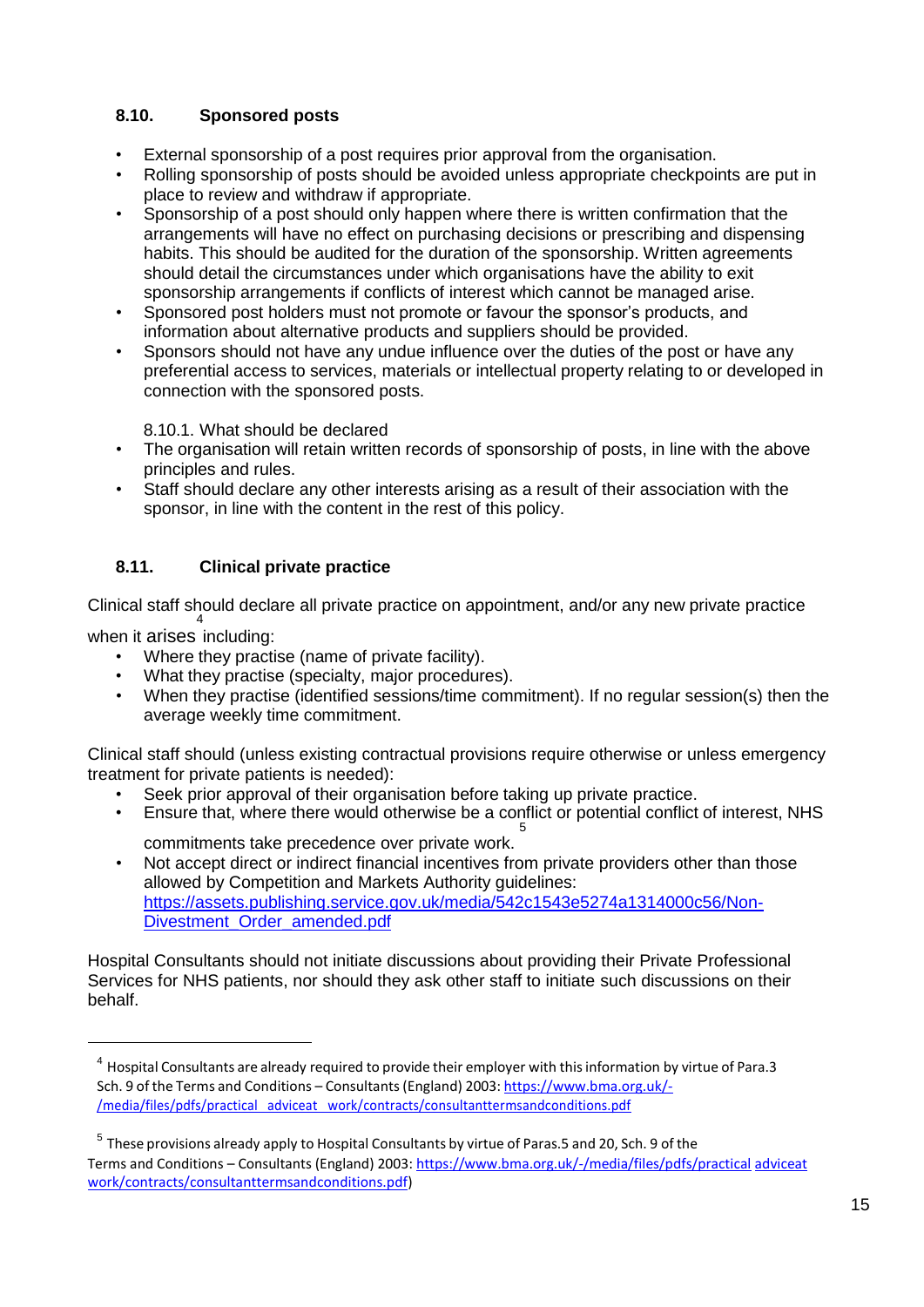8.11.1. What should be declared

- Staff name and their role with the organisation.
- A description of the nature of the private practice (e.g. what, where and when staff practise, sessional activity, etc).
- Relevant dates.
- Any other relevant information (e.g. action taken to mitigate against a conflict, details of any approvals given to depart from the terms of this policy).

#### <span id="page-15-0"></span>**9. Management of interests – advice in specific contexts**

#### **9.1. Strategic decision making groups**

<span id="page-15-1"></span>In common with other NHS bodies, Bradford Teaching Hospitals NHS Foundation Trust uses a variety of different groups to make key strategic decisions about things such as:

- Entering into (or renewing) large scale contracts.
- Awarding grants.
- Making procurement decisions.
- Selection of medicines, equipment, and devices.

The interests of those who are involved in these groups should be well known so that they can be managed effectively. For this organisation these groups are:

- Board of Directors
- Finance and Performance Committee
- Executive Management Team

These groups should adopt the following principles:

- Chairs should consider any known interests of members in advance, and begin each meeting by asking for declaration of relevant material interests.
- Members should take personal responsibility for declaring material interests at the beginning of each meeting and as they arise.
- Any new interests identified should be added to the organisation's register(s).
- The vice chair (or other non-conflicted member) should chair all or part of the meeting if the chair has an interest that may prejudice their judgement.
- Authorising limits as per the scheme of delegation.

If a member has an actual or potential interest the chair should consider the following approaches and ensure that the reason for the chosen action is documented in minutes or records:

- Requiring the member to not attend the meeting.
- Excluding the member from receiving meeting papers relating to their interest.
- Excluding the member from all or part of the relevant discussion and decision.
- Noting the nature and extent of the interest, but judging it appropriate to allow the member to remain and participate.
- Removing the member from the group or process altogether.

The default response should not always be to exclude members with interests, as this may have a detrimental effect on the quality of the decision being made. Good judgement is required to ensure proportionate management of risk.

#### **9.2. Procurement**

<span id="page-15-2"></span>Procurement should be managed in an open and transparent manner, compliant with procurement and other relevant law, to ensure there is no discrimination against or in favour of any provider. Procurement processes should be conducted in a manner that does not constitute anti-competitive behaviour - which is against the interest of patients and the public.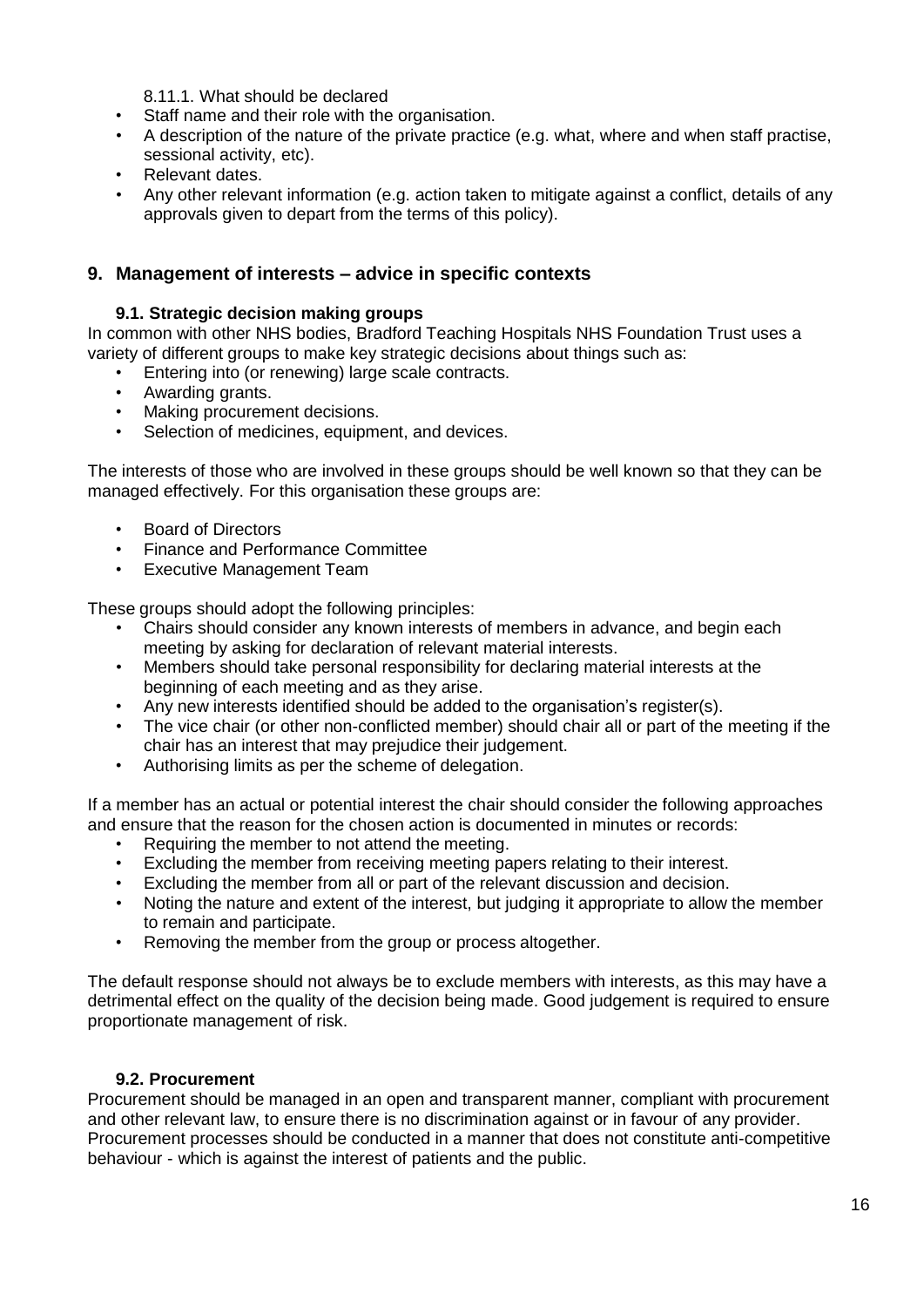Those involved in procurement exercises for and on behalf of the organisation should keep records that show a clear audit trail of how conflicts of interest have been identified and managed as part of procurement processes. At every stage of procurement steps should be taken to identify and manage conflicts of interest to ensure and to protect the integrity of the process.

Further information on procurement is available on the Foundation Trust's intranet at the following address: <http://nww.bradfordhospitals.int/departments/finance/procurement/Pages/AboutUs.aspx>

### <span id="page-16-0"></span>**10.Dealing with breaches**

There will be situations when interests will not be identified, declared or managed appropriately and effectively. This may happen innocently, accidentally, or because of the deliberate actions of staff or other organisations. For the purposes of this policy these situations are referred to as 'breaches'.

### **10.1. Identifying and reporting breaches**

<span id="page-16-1"></span>Staff who are aware about actual breaches of this policy, or who are concerned that there has been, or may be, a breach, should report these concerns in line with the Foundation Trust's Freedom to Speak Up Raising Concerns (Whistleblowing) policy, which is available here: [https://intranet.bradfordhospitals.nhs.uk/download/252/human-resources-organisational](https://intranet.bradfordhospitals.nhs.uk/download/252/human-resources-organisational-development/9542/pp52-2020-freedom-to-speak-up-raising-concerns-whistleblowing-policy.pdf)[development/9542/pp52-2020-freedom-to-speak-up-raising-concerns-whistleblowing](https://intranet.bradfordhospitals.nhs.uk/download/252/human-resources-organisational-development/9542/pp52-2020-freedom-to-speak-up-raising-concerns-whistleblowing-policy.pdf)[policy.pdf](https://intranet.bradfordhospitals.nhs.uk/download/252/human-resources-organisational-development/9542/pp52-2020-freedom-to-speak-up-raising-concerns-whistleblowing-policy.pdf)

To ensure that interests are effectively managed, staff are encouraged to speak up about actual or suspected breaches. Every individual has a responsibility to do this. For further information about how concerns should be raised are set out in the Freedom to Speak Up Policy.

The organisation will investigate each reported breach according to its own specific facts and merits, and give relevant parties the opportunity to explain and clarify any relevant circumstances.

### <span id="page-16-2"></span>**10.2. Following investigation the organisation will:**

- Decide if there has been or is potential for a breach and if so what the severity of the breach is.
- Assess whether further action is required in response this is likely to involve any staff member involved and their line manager, as a minimum.
- Consider who else inside and outside the organisation should be made aware
- Take appropriate action as set out in the next section.

### **10.3. Taking action in response to breaches**

<span id="page-16-3"></span>Action taken in response to breaches of this policy will be in accordance with the disciplinary procedures of the organisation and could involve organisational leads for staff support (e.g. Human Resources), fraud (e.g. Local Counter Fraud Specialists), members of the management or executive teams and organisational auditors.

Breaches could require action in one or more of the following ways:

- Clarification or strengthening of existing policy, process and procedures.
- Consideration as to whether formal HR processes should be instigated.
- Consideration being given to escalation to external parties. This might include referral of matters to external auditors, NHS Protect, the Police, statutory health bodies (such as NHS England, NHS Improvement or the CQC), and/or health professional regulatory bodies.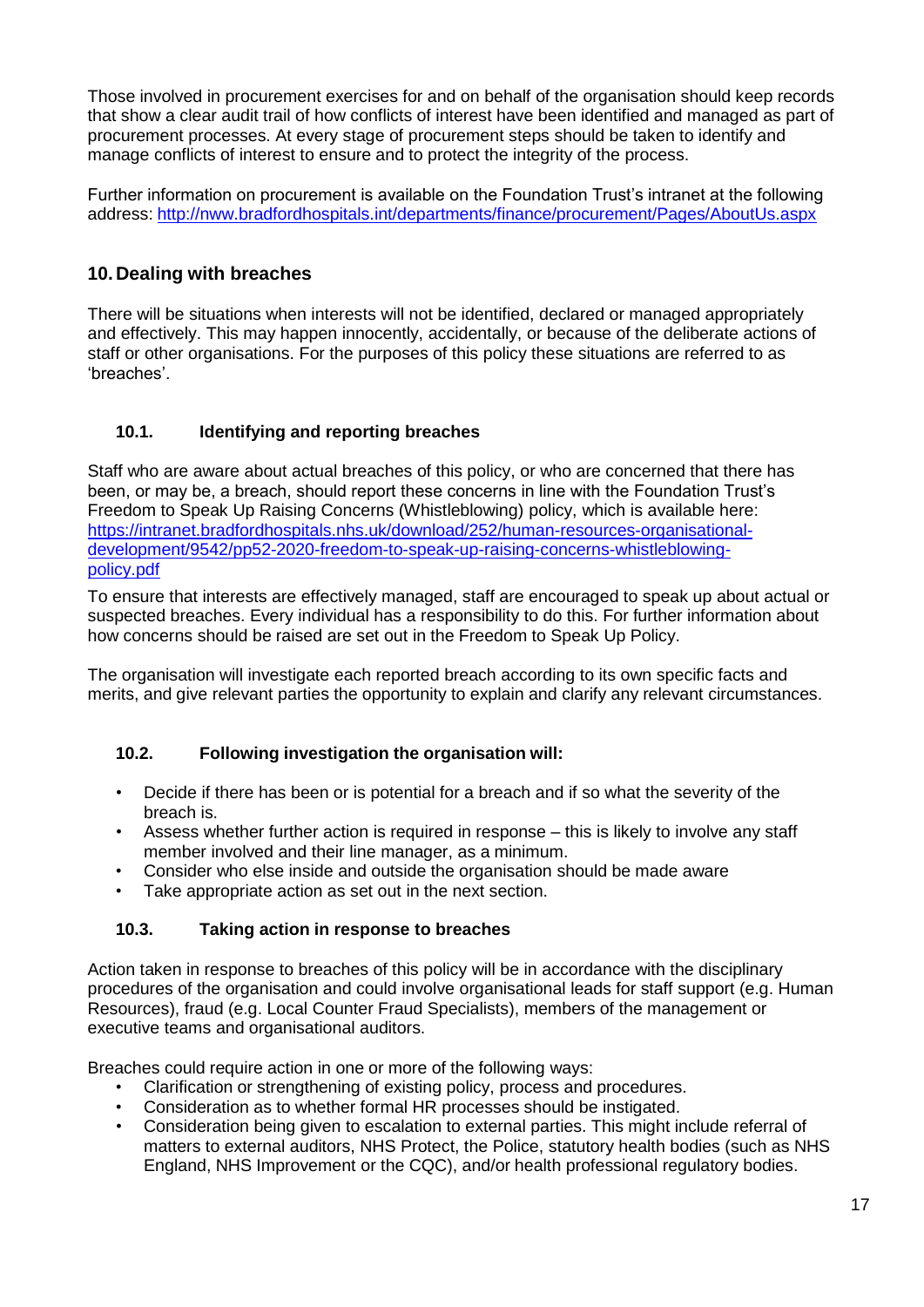Inappropriate or ineffective management of interests can have serious implications for the organisation and staff. There will be occasions where it is necessary to consider the imposition of sanctions for breaches.

Sanctions should not be considered until the circumstances surrounding breaches have been properly investigated. However, if such investigations establish wrong- doing or fault then the organisation can and will consider the range of possible sanctions that are available, in a manner which is proportionate to the breach. This includes:

- Informal action against staff (such as reprimand, or signposting to training and/or guidance).
- Formal disciplinary action against staff (such as formal warning, the requirement for additional training, re-arrangement of duties, re- deployment, demotion, or dismissal).
- Reporting incidents to the external parties described above for them to consider what further investigations or sanctions might be.
- Contractual action, such as exercise of remedies or sanctions against the body or staff which caused the breach.
- Legal action, such as investigation and prosecution under fraud, bribery and corruption legislation.

#### **10.4 Learning and transparency concerning breaches**

Reports on breaches, the impact of these, and action taken will be considered by CBU Management and /or Executive Team, as and when these may occur.

To ensure that lessons are learnt and management of interests can continually improve, anonymised information on breaches, the impact of these, and action taken will be prepared and published as appropriate, or made available for inspection by the public upon request.

### **10.5 Civil Sanctions**

Failure to manage conflicts of interest could lead to criminal proceedings including for offences such as fraud, bribery and corruption. This could have implications for the organisation concerned and linked organisations, as well as the individuals who are engaged by them.

The Fraud Act 2006 created a criminal offence of fraud and defines three ways of committing it:

- Fraud by false representation;
- Fraud by failing to disclose information; and
- Fraud by abuse of position.

In these cases an offender's conduct must be dishonest and their intention must be to make a gain, or a cause a loss (or the risk of a loss) to another. Fraud carries a maximum sentence of 10 years imprisonment and/or a fine and can be committed by a body corporate.

The Bribery Act 2010 makes it easier to tackle this offence in public and private sectors. Bribery is generally defined as giving or offering someone a financial or other advantage to encourage a person to perform certain activities and can be committed by a body corporate. Commercial organisations (including NHS bodies) will be exposed to criminal liability, punishable by an unlimited fine, for failing to prevent bribery.

The offences of bribing another person or being bribed carry a maximum sentence of 10 years imprisonment and/or a fine. In relation to a body corporate the penalty for these offences is a fine.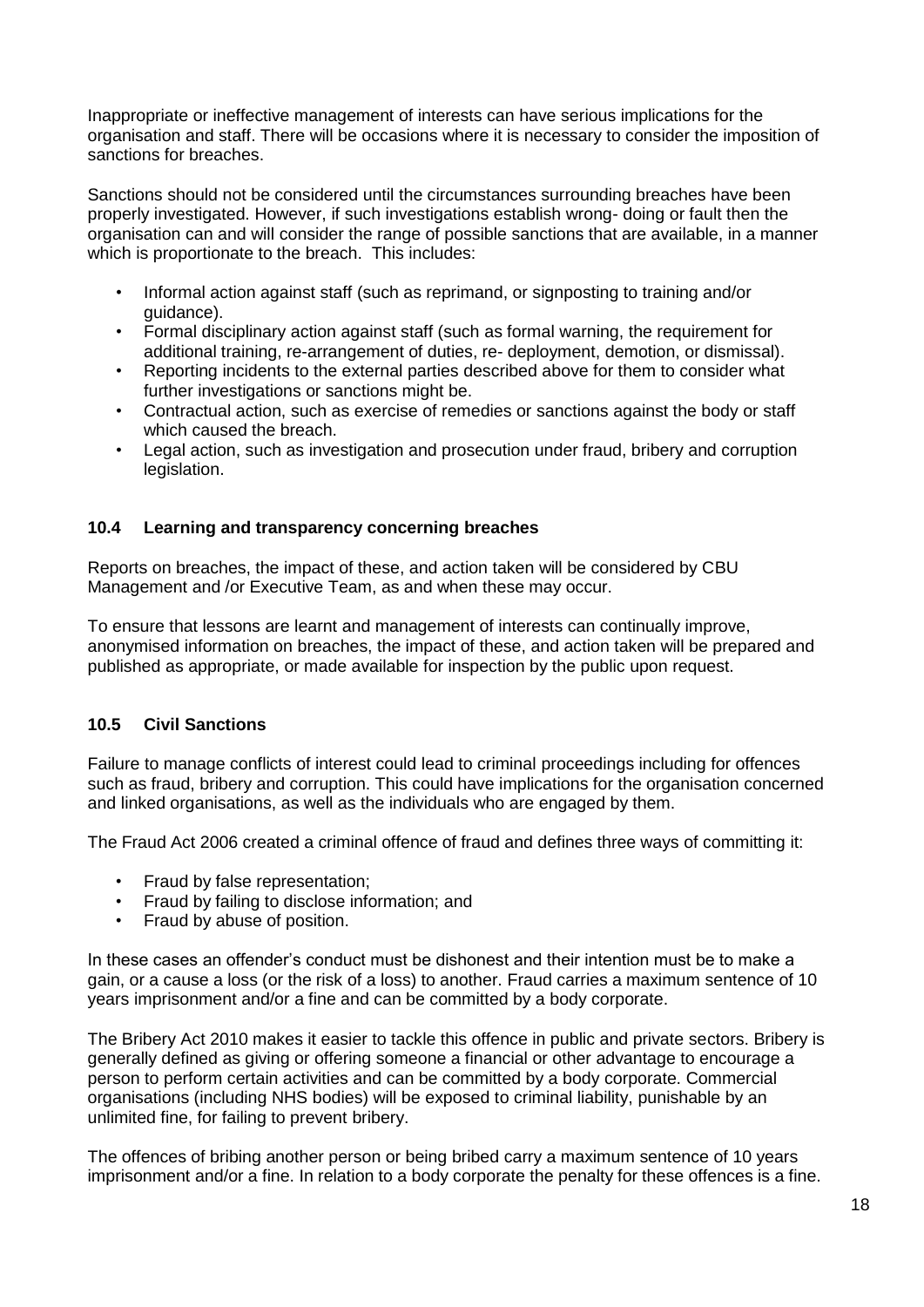### <span id="page-18-0"></span>**11.Roles and Responsibilities**

- Staff at band 8A or above, and consultants, must make a declaration within 28 days of theintroduction of this policy, including a nil-declaration.
- All other staff with a conflict of interest must make a declaration within 28 days of theintroduction of this policy.
- Managers are responsible for providing support to staff as necessary, including where questions on the materiality of an interest arise or where staff need support to understandrequirements.
- Directorate Managers are responsible for ensuring their staff complete their declarations asrequired.
- The Corporate Governance team are responsible for providing advice on the policy toothers in the organisation.
- The Corporate Governance team are responsible for the proactive engagement with staff to raise awareness of potential conflict/s, how to make a declaration, when approval must be sought, and to encourage staff to make a declaration within 28-days.
- Staff throughout the organisation will be reminded of their area of obligation to adhere tothe Foundation Trusts policy during their annual appraisal.

### <span id="page-18-1"></span>**12. Impact Assessments for this policy**

### **12.1. Equality Impact Assessment**

#### <span id="page-18-2"></span>**Equality Impact Assessment**

This Policy was assessed in April 2022 to determine whether there is a possible impact on any of the nine protected characteristics as defined in the Equality Act 2010. The policy has also been assessed to determine whether it impacts on human rights against the FREDA principles (Fairness, Respect, Equality, Dignity, Autonomy).

It has potential impact on the following:

**Disabilit**y – It is recognised that some staff may requiresupport, have specific needs or be unable to understand or read the text of this policy. In such instances it will be explained on a one-to-one basis by the Department responsible for this policy or, the manager of the member of staff. Any support will be provided in confidence.

It is also recognised that the provision of supporting materials and 'easy read' communications throughout the year explaining what staff should and should not do would be of benefit to all staff

The policy has been found not to impact on:

- Race
- Age
- Gender This policy applies equally to women and men
- Marriage and civil partnership
- Sexual Orientation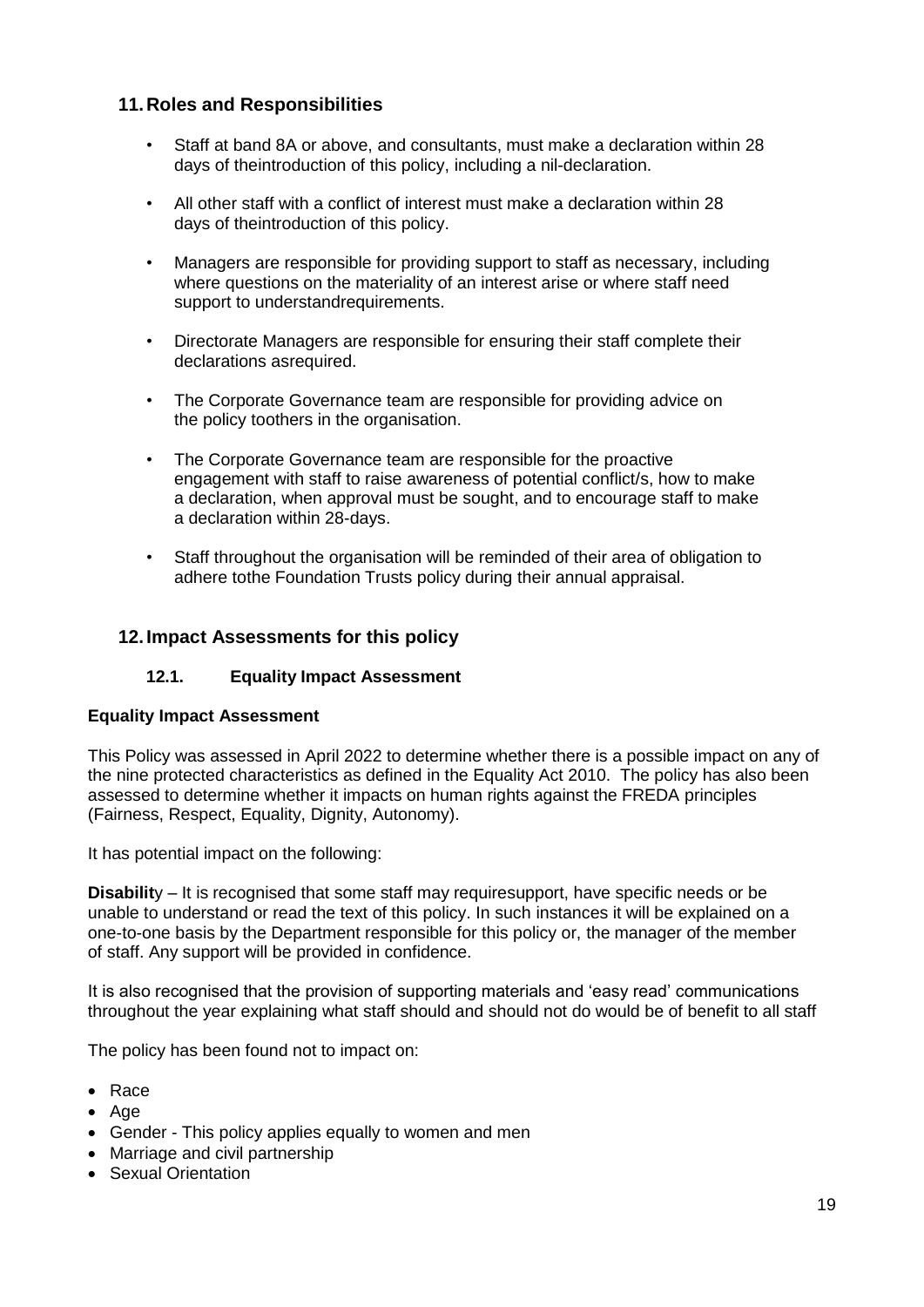- Religion and belief
- Gender reassignment
- Maternity/ Pregnancy
- Other relevant groups

An initial Equality Impact Assessment has identified there are no equality implications identified that are not already mitigated and this is not a policy that will work to advance EDI. A full equality impact assessment was not required. This assessment will be reviewed when the policy is next updated or sooner if evidence of further impact emerges.

#### **12.2. Privacy Impact Assessment**

<span id="page-19-0"></span>All data is hosted in the UK and the provider of the online system – MES Declare - has a compliantIG Toolkit and ISO27001 certification.

Confidentiality and data protection and business continuity arrangements are acceptable.

In exceptional circumstances, for instance where publication of information might put a member of staff at risk of harm, information may be withheld or redacted on public registers. However, this would be the exception and information will not be withheld or redacted merely because of a personal preference. This is an NHS England policy that will be implemented by all English Trusts.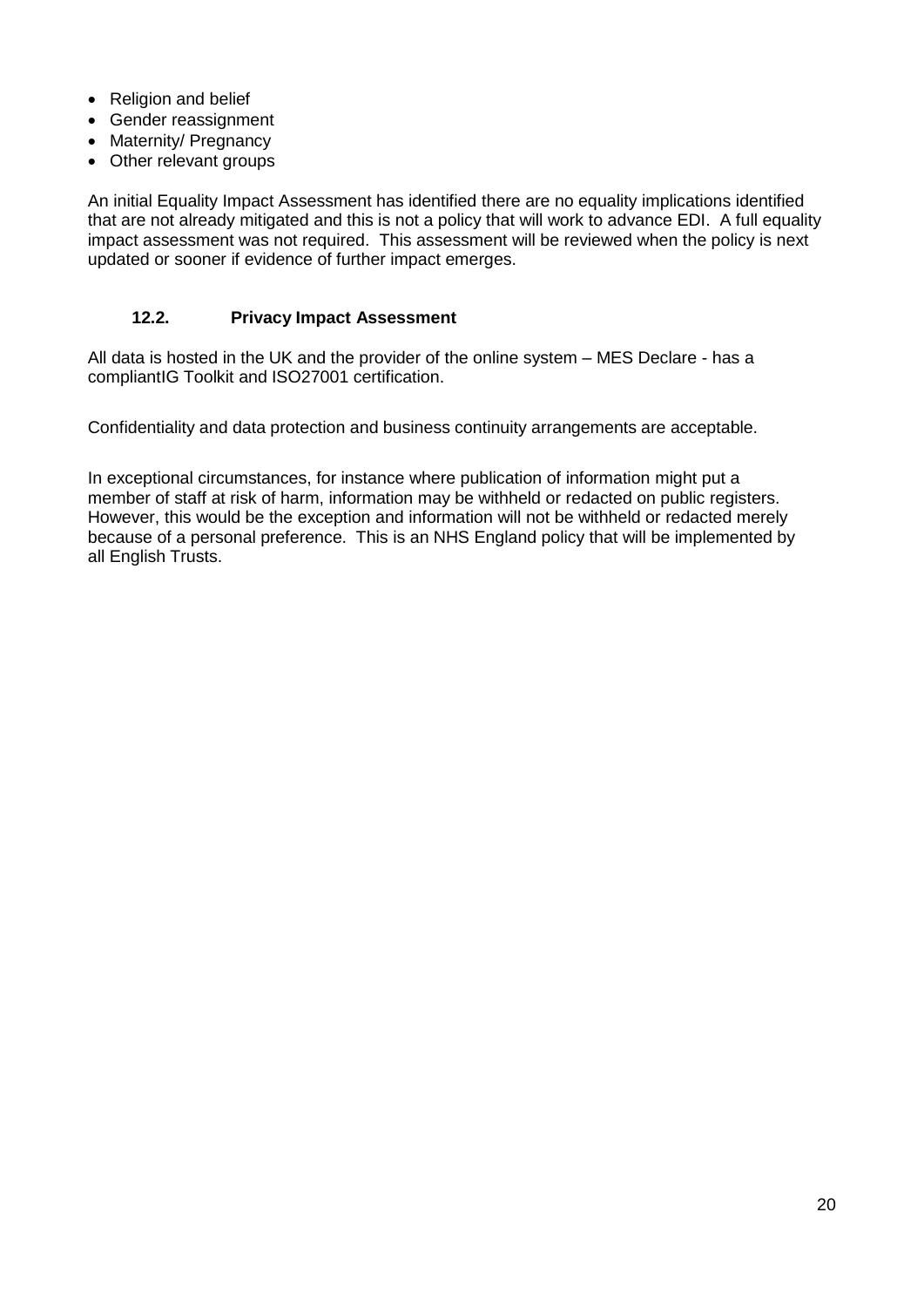#### **12.3. Financial Impact Assessment**

<span id="page-20-0"></span>Financial approval was obtained for investment in the online system. The making of declarations should be subsumed into the existing workloads of affected staff.

### <span id="page-20-1"></span>**13.Being Open and Duty of Candour**

There are no implications associated with the Being Open framework in relation to this policy.

### <span id="page-20-2"></span>**14.Patient and public involvement**

Patients and the public were not involved in writing this policy. However, this policy provides transparency to patients and the public about any conflicts of interest and provides assurance that decisions involving the use of NHS funds are not influenced by outside interests or expectations of private gain.

### <span id="page-20-3"></span>**15.Training requirements**

The policy will be available on the BTHFT Intranet. All new starters will be informed of the declarations system and the availability of the policy. Global email communications throughout the year will remind staff about their duties.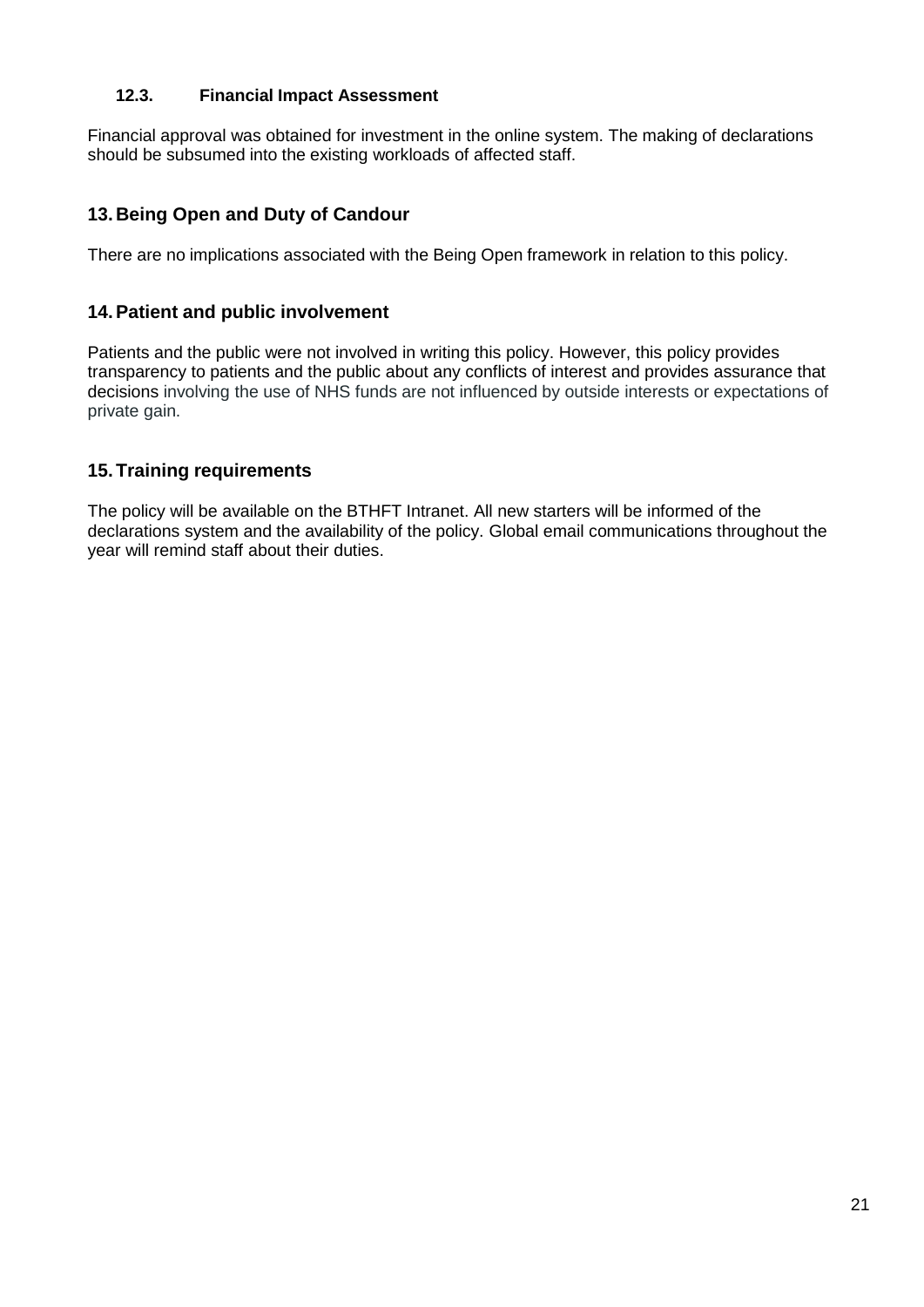## **16. Monitoring arrangements**

<span id="page-21-0"></span>

| <b>Requirement</b> to be<br>monitored | <b>Process to be</b><br>used for<br>monitoring e.g.<br>audit | Responsible<br>individual /<br>committee<br>forcarrying<br>out<br>monitoring | <b>Frequency of</b><br>monitoring | Responsible<br>individual /<br>committeefor<br>reviewing the<br>results | Responsible<br>individual /<br>committee for<br>developing an<br>action plan<br>where required | Responsible<br>individual /<br>committee for<br>monitoring the<br>action plan<br>where required |
|---------------------------------------|--------------------------------------------------------------|------------------------------------------------------------------------------|-----------------------------------|-------------------------------------------------------------------------|------------------------------------------------------------------------------------------------|-------------------------------------------------------------------------------------------------|
| <b>Decision Maker</b><br>Compliance   | Reporting from the<br><b>MES Declare</b><br>system           | Corporate<br>Governance<br>Manager                                           | <b>Bi-Annual</b>                  | Executive<br>Team                                                       | Corporate<br>Governance<br>Manager                                                             | Corporate<br>Governance<br>Manager                                                              |
| <b>Decision Maker</b><br>Compliance   | Reporting from the<br><b>MES Declare</b><br>system           | Corporate<br>Governance<br>Manager                                           | Annual                            | Audit<br>Committee                                                      | Corporate<br>Governance<br>Manager                                                             | Corporate<br>Governance<br>Manager                                                              |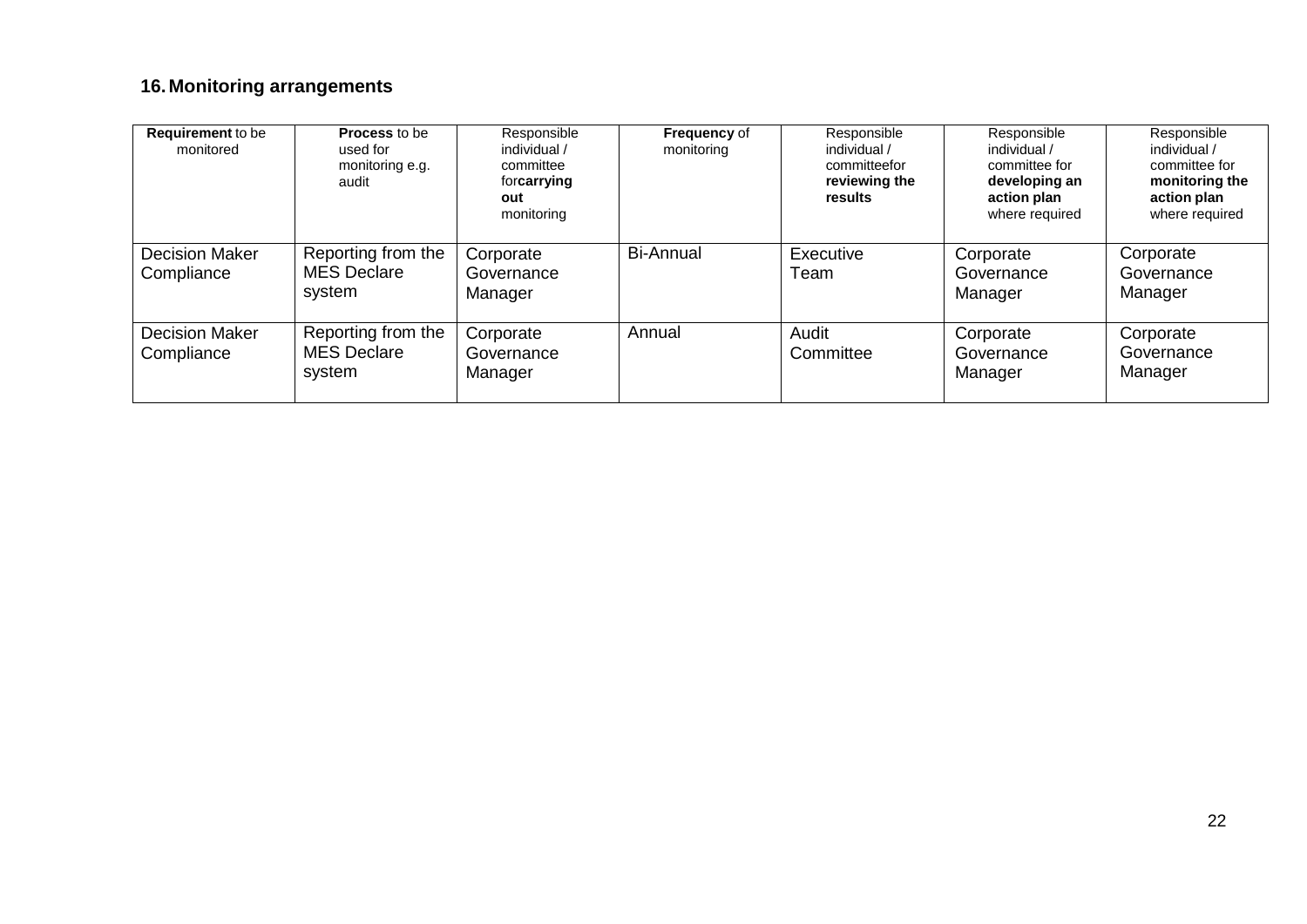### <span id="page-22-0"></span>**17.Review arrangements**

This policy will be reviewed in two years unless an earlier review is required. This will be led by the Associate Director of Corporate Governance/Board Secretary.

### <span id="page-22-1"></span>**18.Associated Documentation and References**

- Managing Conflicts of Interest in the NHS. NHS England. Available here: [https://www.england.nhs.uk/wp-content/uploads/2017/02/guidance-managing-conflicts](https://www.england.nhs.uk/wp-content/uploads/2017/02/guidance-managing-conflicts-of-interest-nhs.pdf)[of-interest-nhs.pdf](https://www.england.nhs.uk/wp-content/uploads/2017/02/guidance-managing-conflicts-of-interest-nhs.pdf)
- Freedom of Information Act 2000
- ABPI: The Code of Practice for the Pharmaceutical Industry (2014)
- ABHI Code of Business Practice
- NHS Code of Conduct and Accountability (July 2004)
- BTHFT Freedom to Speak Up Raising Concerns (Whistleblowing) Policy (2020)<br>• BTHFT Anti-Fraud Bribery and Corruption Policy (2021)
- BTHFT Anti-Fraud, Bribery and Corruption Policy (2021)

### **19. Appendices**

- Appendix A Flowchart for the receipt of gifts
- Appendix B Flowchart for the receipt of hospitality
- Appendix C Supporting Information: The Nolan Principles
- Appendix D Personal Relationships at Work
- Appendix E Code of Conduct
- Appendix F Guidance for Consultants and Medical Secretaries in private secretarial work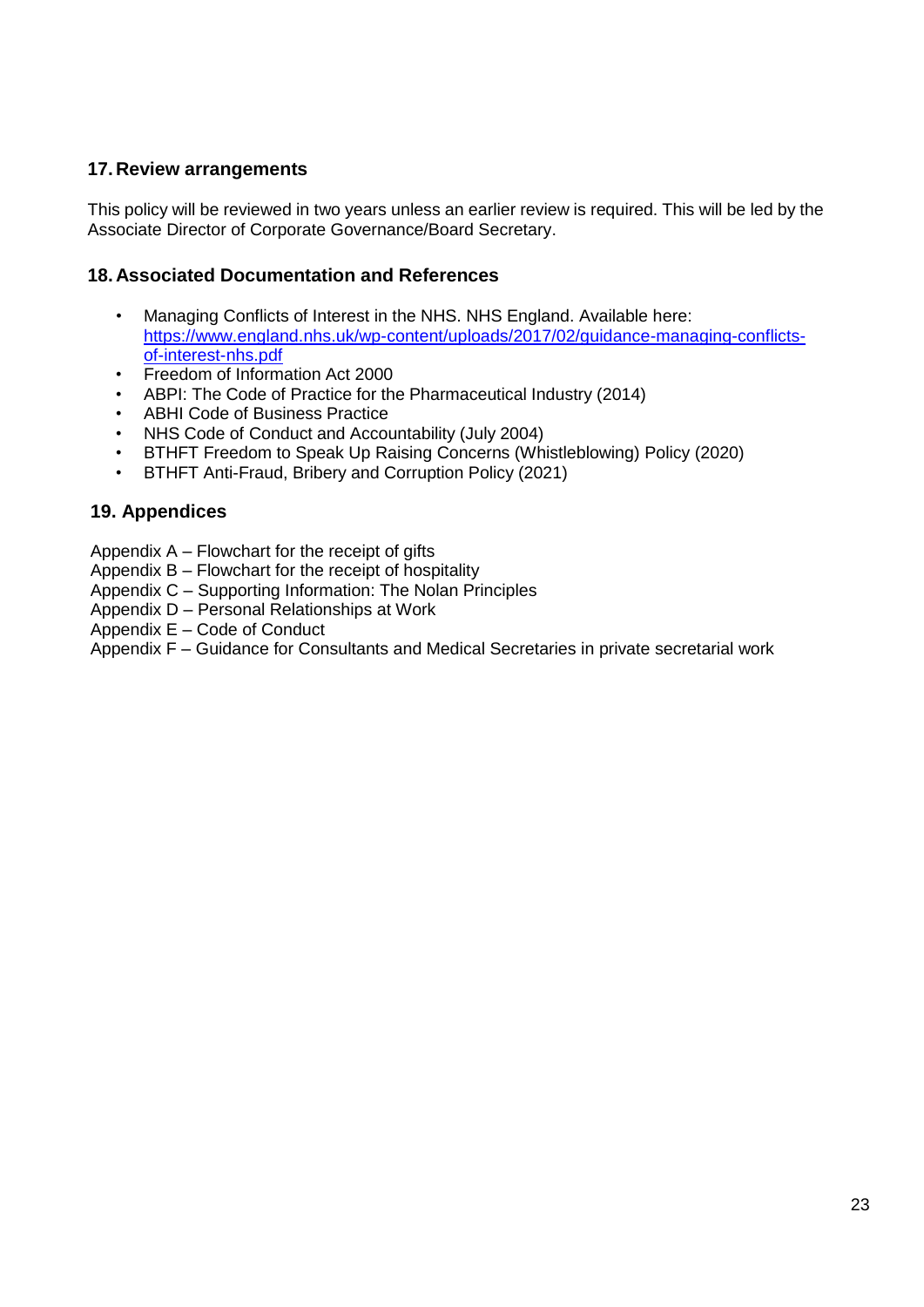

**Need to make a declaration?** You must do this within 28 days of receipt of the gift by visiting: <https://bthft.mydeclarations.co.uk/>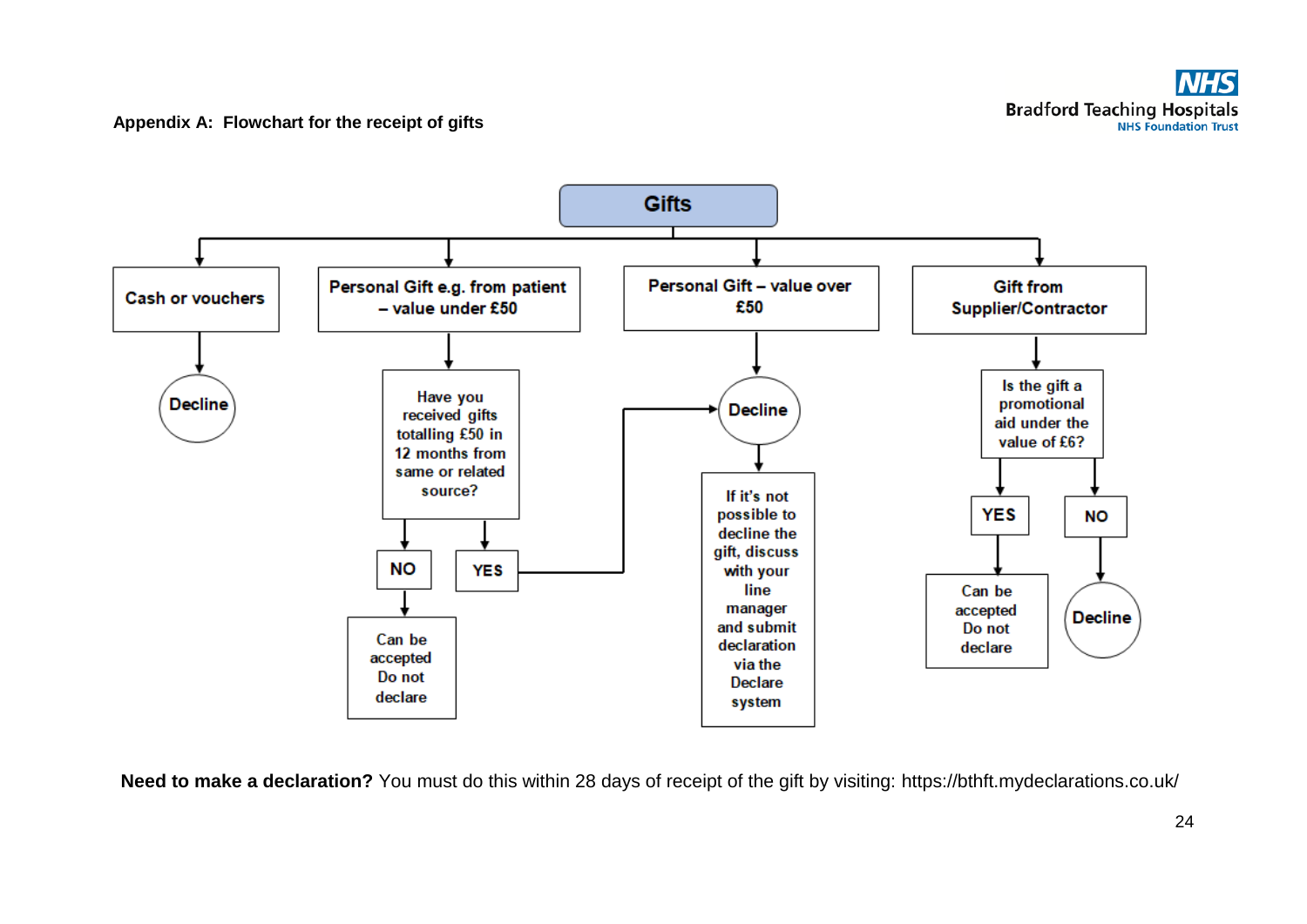

**Appendix B: Flowchart for the receipt of hospitality**



**Need to make a declaration?** You must do this within 28-days by visiting:<https://bthft.mydeclarations.co.uk/>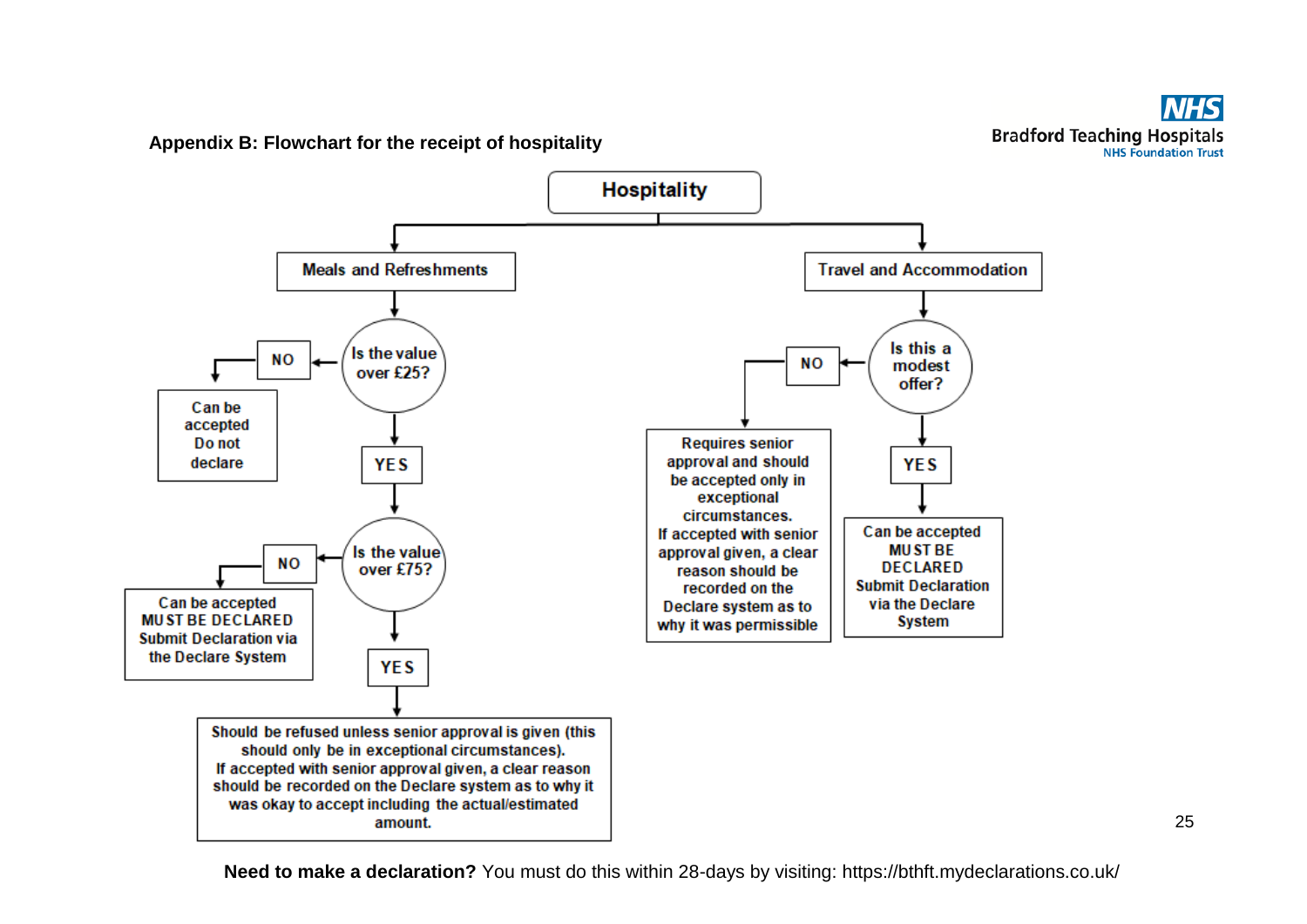### <span id="page-25-0"></span>**Appendix C – Supporting Information: The Nolan Principles.**

THE SEVEN PRINCIPLES OF PUBLIC LIFE SET OUT BY THE COMMITTEE ON STANDARDS IN PUBLIC LIFE (THE NOLAN PRINCIPLES)

#### **Selflessness**

Holders of public office should take decisions solely in terms of the public interest. They should not do so in order to gain financial or other material benefits for themselves, their family, or their friends.

#### **Integrity**

Holders of public office should not place themselves under any financial or other obligationto outside individuals or organisations that might influence them in performance of their official duties.

#### **Objective**

In carrying out public business, including making public appointments, awarding contracts, or recommending individuals for awards or benefits, holders of public office should make choices on merit.

#### **Accountability**

Holders of public office are accountable for their decisions and actions to the public andmust submit themselves to whatever scrutiny is appropriate to their office.

#### **Openness**

Holders of public office should be as open as possible about the decisions and actions they take. They should give reasons for their decisions and restrict information only when the wider public interest clearly demands.

#### **Honesty**

Holders of public office have a duty to declare any private interests relating to their publicduties and to take steps to resolve any conflicts arising in a way that protects the public interest.

#### **Leadership**

Holders of public office should promote and support these principles by leadership andexample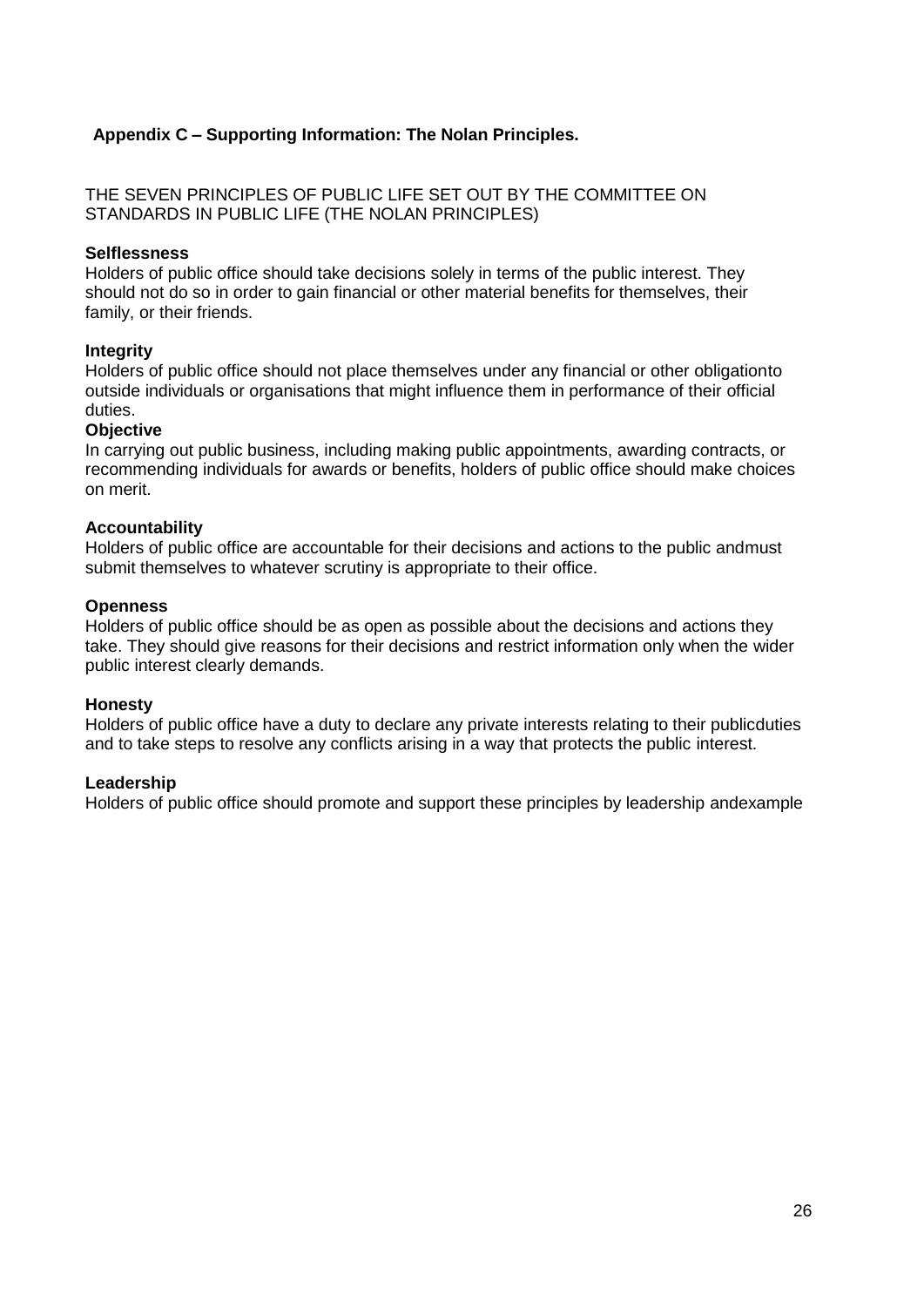### <span id="page-26-0"></span>**Appendix D – Personal Relationships at Work**

For the purposes of this policy a personal relationship is one between employees who work together and who are married/civil partners, co-habiting, dating, immediate family members or any other individuals regarded as having a familial or Personal Relationship.

The Trust recognises that employees who work together may form personal friendships and in some cases Personal Relationships. Whilst it does not wish to interfere with these Personal Relationships, and it will presume that the relationship will not affect employees, it is necessary for the Trust to ensure that all employees behave in an appropriate and professional manner at work.

Personal Relationships at work may unintentionally impair operational efficiency or affect the integrity of service delivery. Examples of potential areas of concern are:

- Involvement with recruitment, selection, discipline, grievance.
- Inflexibility, for example with regards to annual-leave, duties, location etc.
- Difficulties in team building, other staff may fear favouritism.
- Can affect the working environment, cause discomfort or affect public or staff perception of fairness, impartiality or objectivity.
- Failure to adhere to, impose or report breaches of obligations under the Standards of Business Conduct for NHS Staff.

The principles in this policy have been devised to safeguard the objectivity and fairness of employees where they are in a personal relationship with a junior/senior. It also seeks to prevent the perception of bias/favouritism, whether mistaken or correct.

The policy will apply to all employees regardless of their job or level of seniority.

As a matter of policy:

- Recruiting managers should seek to avoid recruiting new staff or existing staff into a post where the individual has a personal relationship with a line manager or direct subordinate in the same department.
- It is not appropriate for any employee to sit on an interview panel or take any part in a recruitment selection process in circumstances where they are in a Personal Relationship with one of the candidates.
- Any employee who embarks on a Personal Relationship with a colleague working in the same department must declare the relationship to his/her Manager immediately if they are in a position of influence or are the manager of the person with whom they are having a relationship. If the relationship is between a manager/supervisor and an employee whom he/she supervises, the relationship should be declared to a senior manager. The information declared will be recorded on the personal files of both employees and treated in strict confidence.
- In order to avoid a situation in which an employee has managerial authority over another with whom he/she is having a Personal Relationship, the Trust may elect to transfer one or both of the employees involved in the relationship to a job in other departments or Clinical Business Units. In these circumstances, the Trust will consult both of the employees and seek to reach a satisfactory agreement regarding the transfer of one or both of them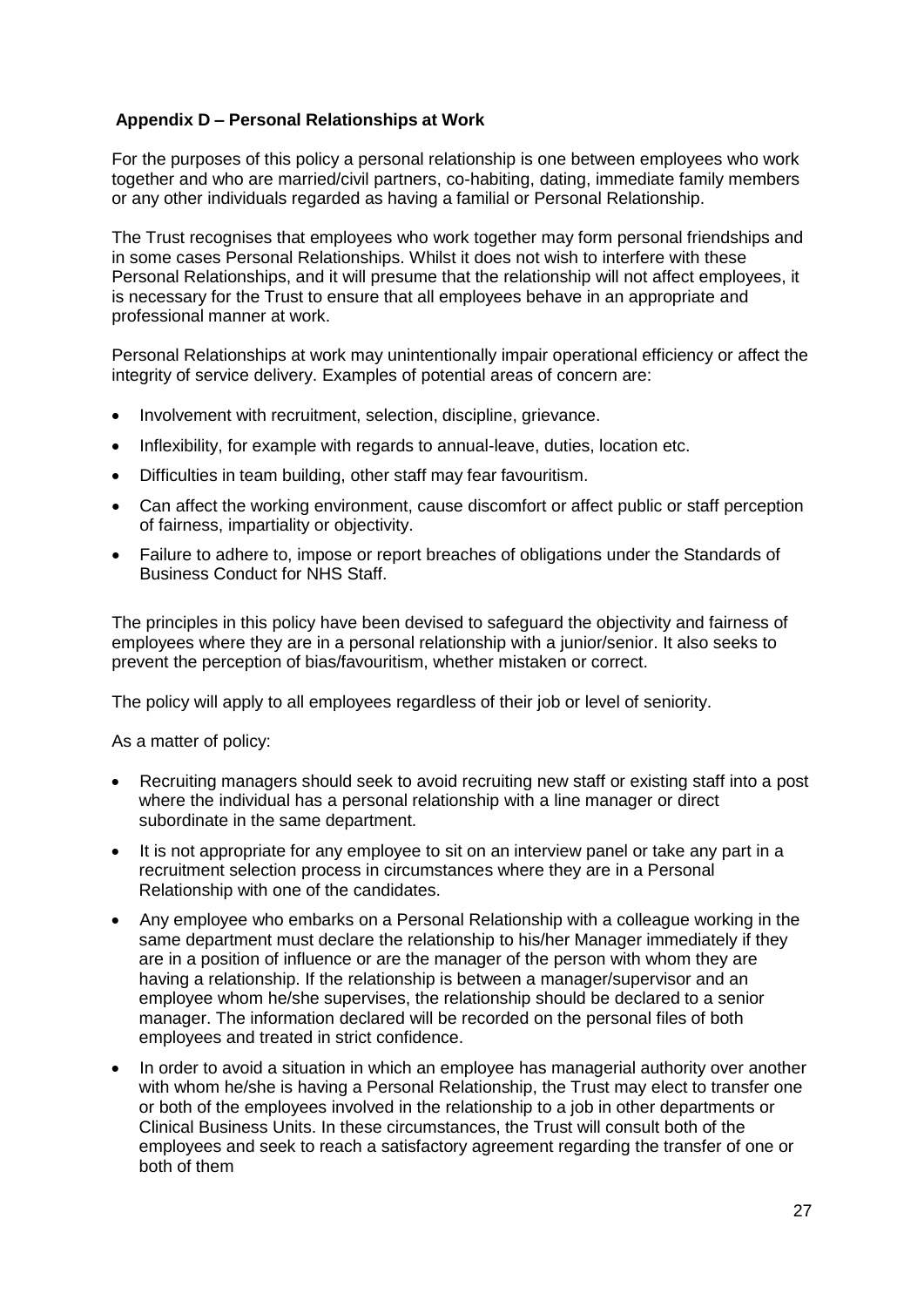- In such a situation if it is not possible to transfer at least one of the employees (for example if no suitable vacancies exist, or if an employee refuses to transfer), the Trust reserves the right to require alternative arrangements to be put in place in relation to appraisals, recruitment, discipline and decisions which relate to pay.
- Similar principles apply to an employee who begins a Personal Relationship with a contractor or supplier. If the employee's job allows him/her authority over the contractor or supplier (for example if the employee has the authority to decide to whom to award contracts), the relationship must be declared to the employee's manager immediately. In these circumstances, the Trust reserves the right to transfer the employee following consultation with him/her.
- Any employee who is involved in a Personal Relationship with a colleague, contractor, client, customer or supplier must not allow their relationship to influence his/her conduct whilst at work. Intimate behaviour during work time, for example kissing or other displays of affection, is expressly prohibited. This rule applies during all working time, irrespective of location.
- Where the Trust acquires evidence that a relationship between employees is having a negative effect either in the workplace amongst staff or third parties it reserves the right to take appropriate action to resolve the situation. In situations where employees are unwilling to agree to alternative arrangements such as a transfer or change in reporting line the Trust may consider terminating one or both employees' contracts of employment.
- If employees are found not to have complied with the terms of this policy the Trust reserves the right to take action pursuant to its disciplinary policy.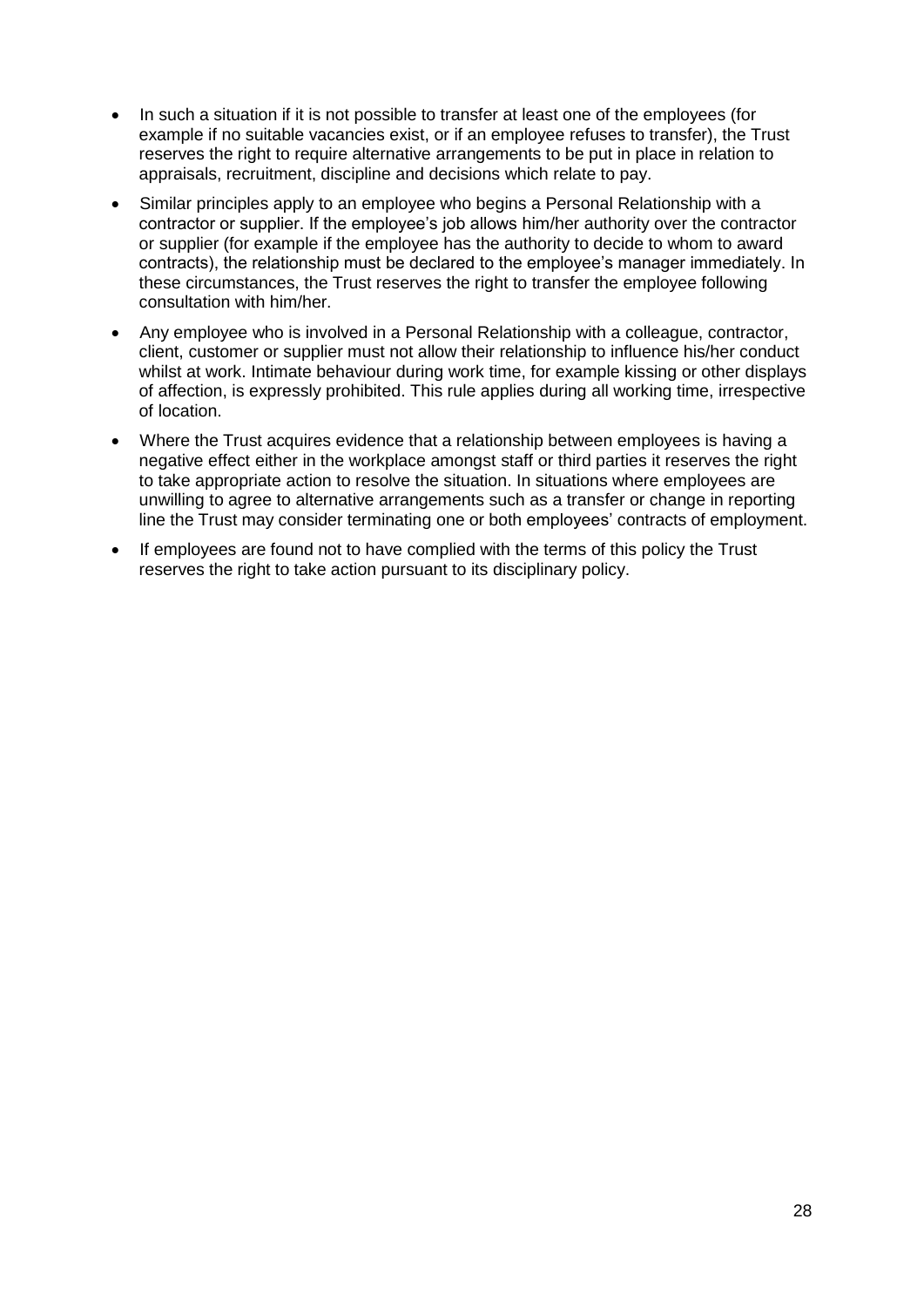### <span id="page-28-0"></span>**Appendix E – Code of Conduct**

Staff and independent contractors working in the NHS should adhere to the following:

- Act impartially in all their work;
- Refuse gifts, benefits, hospitality or sponsorship of any kind which might reasonably be seen to compromise their personal judgement or integrity, and to avoid seeking to exert influence to obtain preferential consideration. All such gifts should be returned and hospitality refused;
- Declare and register gifts, benefits, or sponsorship of any kind, in accordance with time limits agreed locally, (provided that they are worth at least £25), whether refused or accepted. In addition gifts should be declared if several small gifts worth a total of over
- £100 are received from the same or closely related source in a 12 month period.
- Declare and record financial or personal interest (e.g. company shares, research grant)in any organisation with which they have to deal, and be prepared to withdraw from those dealings if required, thereby ensuring that their professional judgement is not influenced by such considerations;
- Make it a matter of policy that offers of sponsorship that could possibly breach the Codebe reported to the Board through their line manager;
- Not misuse their official position or information acquired in the course of their official duties, to further their private interests or those of others;
- Ensure professional registration (if applicable) and/or status are not used in the promotion of commercial products or services;
- Beware of bias generated through sponsorship, where this might impinge on professional judgement and impartiality;
- Neither agree to practise under any conditions which compromise professional independence or judgement, nor impose such conditions on other professionals.